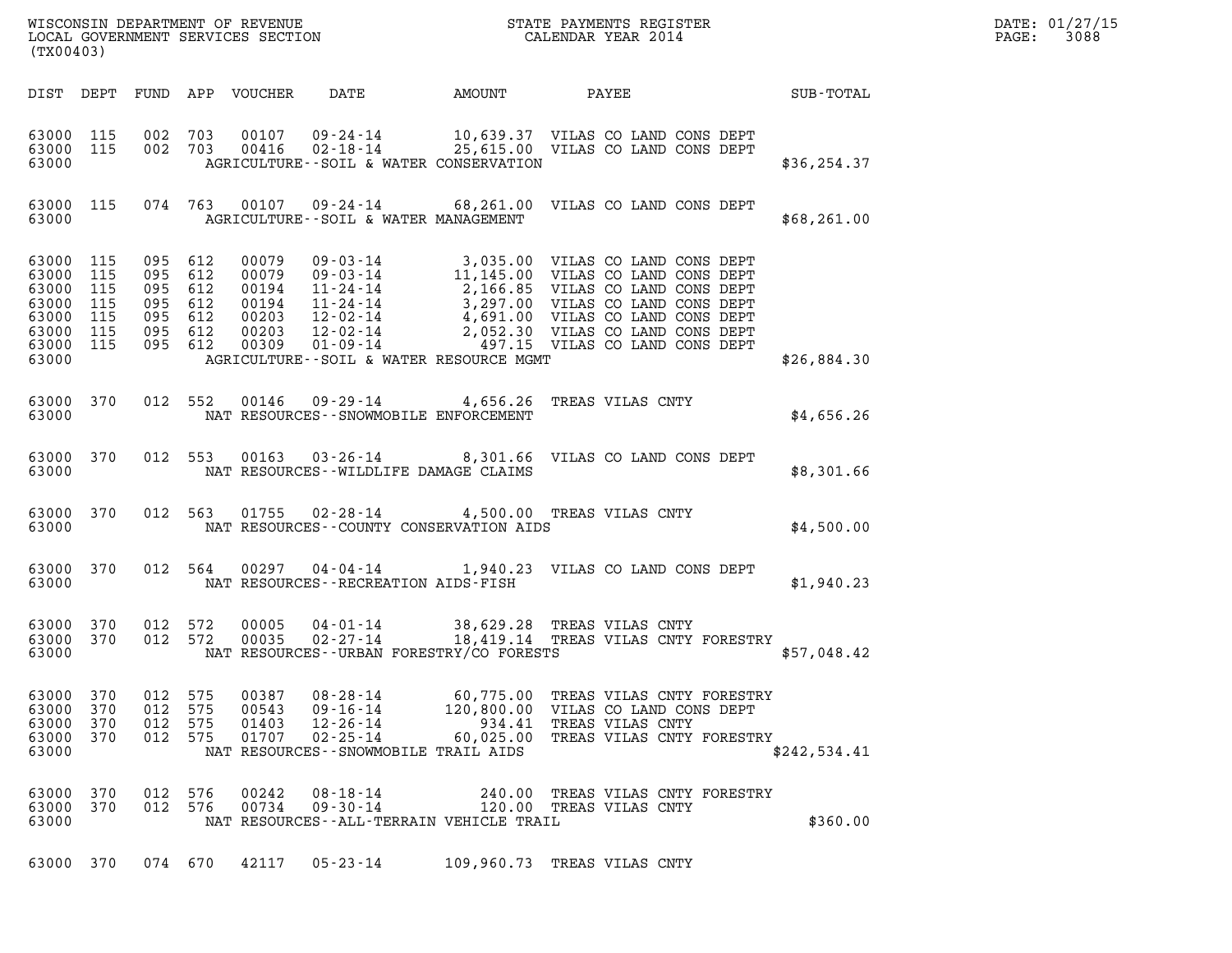| (TX00403)                                                                                                    |                                                                    |                    |                                                                                                 |                                                                                                 |                                                                      |                                                                                            |                                                                                                                                                                                                                                                                                                                                                                      |                  | DATE: 01/27/15<br>3089<br>PAGE: |
|--------------------------------------------------------------------------------------------------------------|--------------------------------------------------------------------|--------------------|-------------------------------------------------------------------------------------------------|-------------------------------------------------------------------------------------------------|----------------------------------------------------------------------|--------------------------------------------------------------------------------------------|----------------------------------------------------------------------------------------------------------------------------------------------------------------------------------------------------------------------------------------------------------------------------------------------------------------------------------------------------------------------|------------------|---------------------------------|
|                                                                                                              | DIST DEPT                                                          |                    |                                                                                                 | FUND APP VOUCHER                                                                                | DATE                                                                 | AMOUNT                                                                                     | PAYEE                                                                                                                                                                                                                                                                                                                                                                | <b>SUB-TOTAL</b> |                                 |
| 63000                                                                                                        |                                                                    |                    |                                                                                                 |                                                                                                 | NAT RESOURCES--RU RECYCLING GRANT                                    |                                                                                            |                                                                                                                                                                                                                                                                                                                                                                      | \$109,960.73     |                                 |
| 63000<br>63000                                                                                               | 370                                                                |                    | 074 673                                                                                         | 42117                                                                                           | $05 - 23 - 14$                                                       | NAT RESOURCES - - RU CONSOLIDATED GRANT                                                    | 5,589.85 TREAS VILAS CNTY                                                                                                                                                                                                                                                                                                                                            | \$5,589.85       |                                 |
| 63000<br>63000                                                                                               | 370                                                                |                    | 095 512                                                                                         | 00278                                                                                           | NAT RESOURCES - - STEWARDSHIP 2000                                   |                                                                                            | 08-20-14 48,945.00 TREAS VILAS CNTY                                                                                                                                                                                                                                                                                                                                  | \$48,945.00      |                                 |
| 63000<br>63000                                                                                               | 395                                                                |                    | 011 168                                                                                         | 14063                                                                                           | TRANSPORTATION--ELDERLY & DISABLED                                   |                                                                                            | 05-05-14 86,949.00 COUNTY OF VILAS                                                                                                                                                                                                                                                                                                                                   | \$86,949.00      |                                 |
| 63000<br>63000                                                                                               | 395                                                                |                    | 011 170                                                                                         | 05301                                                                                           |                                                                      | TRANSPORTATION--COUNTY FOREST ROAD AIDS                                                    | 03-03-14 15,200.11 TREAS VILAS CO                                                                                                                                                                                                                                                                                                                                    | \$15,200.11      |                                 |
| 63000<br>63000<br>63000<br>63000<br>63000<br>63000<br>63000<br>63000<br>63000<br>63000<br>63000 395<br>63000 | 395<br>395<br>395<br>395<br>395<br>395<br>395<br>395<br>395<br>395 | 011 185<br>011 185 | 011 185<br>011 185<br>011 185<br>011 185<br>011 185<br>011 185<br>011 185<br>011 185<br>011 185 | 00382<br>04126<br>05882<br>13198<br>14219<br>22936<br>23693<br>30004<br>30004<br>98518<br>98518 | $01 - 13 - 14$<br>02-18-14<br>$03 - 10 - 14$<br>01-06-14<br>01-06-14 | 202.65<br>TRANSPORTATION - - HIGHWAY SAFETY - FEDERAL                                      | 2,799.82 TREAS VILAS CO<br>2,804.16 TREAS VILAS CO<br>2,444.96 TREAS VILAS CO<br>05-27-14<br>4,052.20 TREAS VILAS CO<br>06-09-14<br>6,355.09 TREAS VILAS CO<br>09-02-14<br>2,507.13 TREAS VILAS CO<br>11-06-14<br>4,797.07 TREAS VILAS CO<br>11-06-14<br>2,611.60 TREAS VILAS CO<br>11-06-14<br>2,611.60 TREAS VILAS CO<br>1,773.49 TREAS VILAS CO<br>TREAS VILAS CO | \$31,183.88      |                                 |
| 63000<br>63000<br>63000<br>63000                                                                             | 395<br>395<br>- 395                                                | 011 190            | 011 190<br>011 190                                                                              | 02063<br>18063<br>28063                                                                         | $01 - 06 - 14$<br>07-07-14<br>$10 - 06 - 14$                         | TRANSPORTATION - - GENERAL TRANSP AIDS - GTA                                               | 210,290.24 COUNTY OF VILAS<br>420,580.48 COUNTY OF VILAS<br>210,290.25 COUNTY OF VILAS                                                                                                                                                                                                                                                                               | \$841,160.97     |                                 |
| 63000<br>63000<br>63000<br>63000<br>63000                                                                    | 395<br>395<br>395<br>395                                           | 011<br>011<br>011  | 278<br>278<br>278<br>011 278                                                                    | 00014<br>02043<br>02043<br>19293                                                                | $01 - 07 - 14$<br>$01 - 24 - 14$<br>$01 - 24 - 14$<br>$07 - 23 - 14$ | 4,316.24<br>45,097.65<br>45,097.65<br>4,429.59<br>TRANSPORTATION - - LRIP/TRIP/MSIP GRANTS | TREAS VILAS CO<br>TREAS VILAS CO<br>TREAS VILAS CO<br>TREAS VILAS CO                                                                                                                                                                                                                                                                                                 | \$98, 941.13     |                                 |
| 63000<br>63000                                                                                               | 410                                                                | 002                | 116                                                                                             | 11261                                                                                           | $11 - 05 - 14$<br>CORRECTIONS - - LOCAL AID                          | 26,206.32                                                                                  | TREAS VILAS CNTY                                                                                                                                                                                                                                                                                                                                                     | \$26, 206.32     |                                 |
| 63000<br>63000<br>63000                                                                                      | 435<br>435<br>435                                                  | 005<br>005<br>005  | 000<br>000<br>000                                                                               | 90412<br>90415<br>90416                                                                         | $01 - 01 - 14$<br>$02 - 01 - 14$<br>$03 - 01 - 14$                   | 217,028.00 VILAS CO<br>206,511.00 VILAS CO<br>255,201.00 VILAS CO                          |                                                                                                                                                                                                                                                                                                                                                                      |                  |                                 |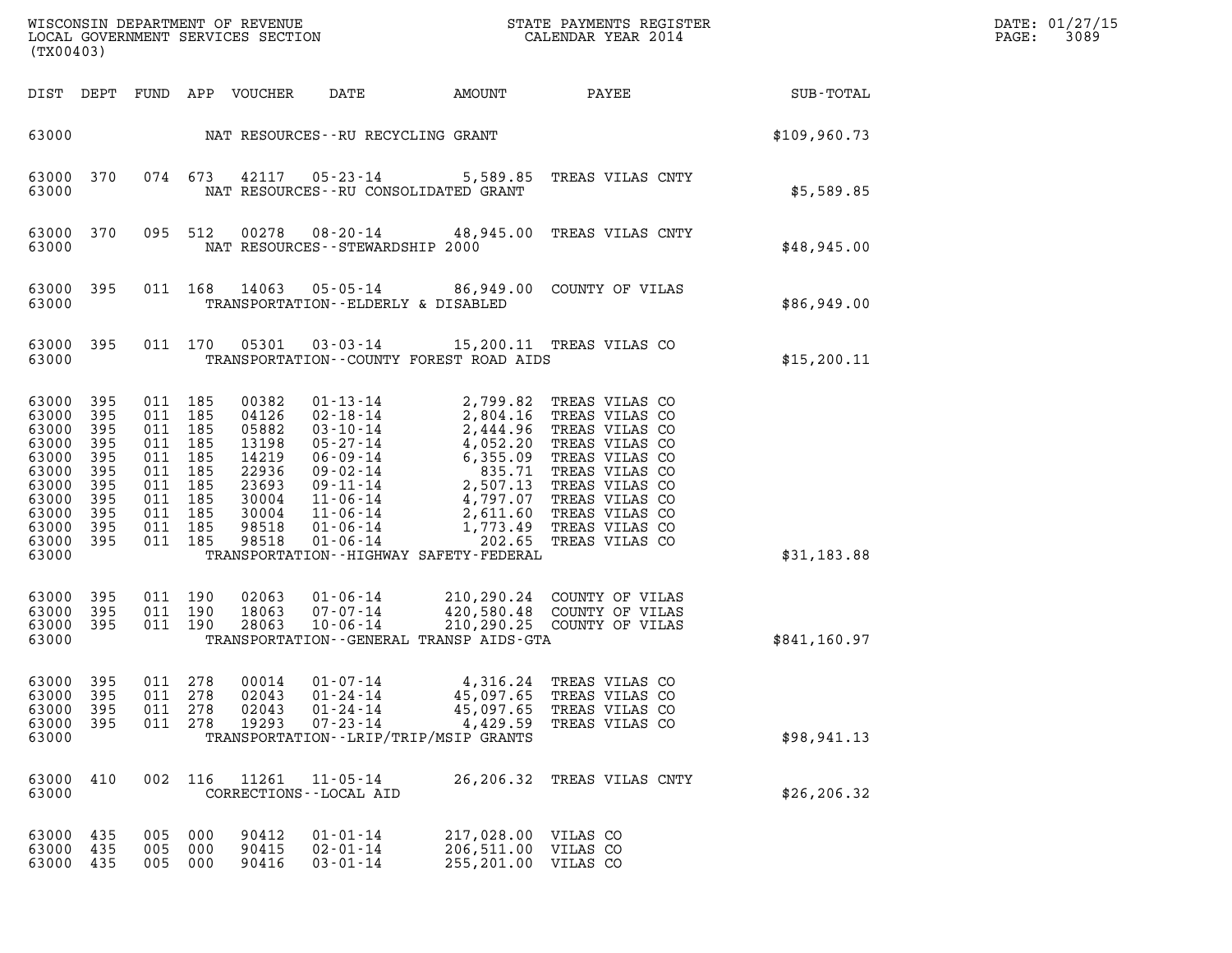| (TX00403)                                                                                                                                    |                                                                                                              |                                                                                                              |                                                                                                              |                                                                                                                                              |                                                                                                                                                                                                                                                                                              |                                                                                                                                                             |                                                                                                                                                                                                                                                  |                |  |
|----------------------------------------------------------------------------------------------------------------------------------------------|--------------------------------------------------------------------------------------------------------------|--------------------------------------------------------------------------------------------------------------|--------------------------------------------------------------------------------------------------------------|----------------------------------------------------------------------------------------------------------------------------------------------|----------------------------------------------------------------------------------------------------------------------------------------------------------------------------------------------------------------------------------------------------------------------------------------------|-------------------------------------------------------------------------------------------------------------------------------------------------------------|--------------------------------------------------------------------------------------------------------------------------------------------------------------------------------------------------------------------------------------------------|----------------|--|
| DIST                                                                                                                                         | DEPT                                                                                                         | FUND                                                                                                         | APP                                                                                                          | VOUCHER                                                                                                                                      | DATE                                                                                                                                                                                                                                                                                         | AMOUNT                                                                                                                                                      | PAYEE                                                                                                                                                                                                                                            | SUB-TOTAL      |  |
| 63000<br>63000<br>63000<br>63000<br>63000<br>63000<br>63000<br>63000<br>63000<br>63000                                                       | 435<br>435<br>435<br>435<br>435<br>435<br>435<br>435<br>435                                                  | 005<br>005<br>005<br>005<br>005<br>005<br>005<br>005<br>005                                                  | 000<br>000<br>000<br>000<br>000<br>000<br>000<br>000<br>000                                                  | 90417<br>90419<br>90420<br>90500<br>90502<br>90506<br>90508<br>90509<br>90510                                                                | $04 - 01 - 14$<br>$05 - 01 - 14$<br>$06 - 01 - 14$<br>$07 - 01 - 14$<br>$08 - 01 - 14$<br>$09 - 01 - 14$<br>$10 - 01 - 14$<br>$11 - 01 - 14$<br>$12 - 01 - 14$<br>HEALTH SERVICES--STATE/FED AIDS                                                                                            | 186,449.00<br>123,138.00<br>143,007.00<br>235,102.00<br>165,398.00<br>152,088.00<br>183,324.00 VILAS CO<br>160,347.00 VILAS CO<br>153,725.00                | VILAS CO<br>VILAS CO<br>VILAS CO<br>VILAS CO<br>VILAS CO<br>VILAS CO<br>VILAS CO                                                                                                                                                                 | \$2,181,318.00 |  |
| 63000<br>63000<br>63000<br>63000<br>63000<br>63000<br>63000<br>63000<br>63000<br>63000<br>63000<br>63000<br>63000<br>63000<br>63000<br>63000 | 437<br>437<br>437<br>437<br>437<br>437<br>437<br>437<br>437<br>437<br>437<br>437<br>437<br>437<br>437<br>437 | 005<br>005<br>005<br>005<br>005<br>005<br>005<br>005<br>005<br>005<br>005<br>005<br>005<br>005<br>005<br>005 | 000<br>000<br>000<br>000<br>000<br>000<br>000<br>000<br>000<br>000<br>000<br>000<br>000<br>000<br>000<br>000 | 00000<br>00000<br>00000<br>00000<br>00000<br>00000<br>00000<br>00000<br>00000<br>00000<br>00000<br>00000<br>00000<br>00000<br>00000<br>00000 | $01 - 06 - 14$<br>$01 - 30 - 14$<br>$02 - 05 - 14$<br>$03 - 05 - 14$<br>$04 - 07 - 14$<br>$04 - 30 - 14$<br>$05 - 05 - 14$<br>$06 - 05 - 14$<br>$07 - 07 - 14$<br>$07 - 30 - 14$<br>$08 - 05 - 14$<br>$08 - 29 - 14$<br>$09 - 05 - 14$<br>$10 - 06 - 14$<br>$10 - 30 - 14$<br>$11 - 03 - 14$ | 15,762.70 VILAS<br>1,221.52<br>77,024.20<br>26, 141. 11<br>51,687.02<br>11,896.08<br>9,821.91<br>4,247.31<br>9,937.27<br>172,718.61<br>7,831.71<br>9,515.13 | 51,839.02 VILAS CHILD SUPPORT<br>VILAS<br>VILAS<br>VILAS<br>VILAS CHILD SUPPORT<br>VILAS<br>VILAS<br>VILAS<br>55,348.20 VILAS CHILD SUPPORT<br>VILAS<br>VILAS<br>VILAS<br>VILAS<br>42,333.63 VILAS CHILD SUPPORT<br>1,344.00 VILAS CHILD SUPPORT |                |  |
| 63000<br>63000<br>63000<br>63000                                                                                                             | 437<br>437<br>437                                                                                            | 005<br>005<br>005                                                                                            | 000<br>000<br>000                                                                                            | 00000<br>00000<br>00000                                                                                                                      | $11 - 04 - 14$<br>$11 - 05 - 14$<br>$12 - 05 - 14$                                                                                                                                                                                                                                           | 10,564.67 VILAS<br>5,754.28<br>CHILDREN & FAMILIES - - STATE/FEDERAL AIDS                                                                                   | 8,764.18 VILAS CHILD SUPPORT<br>VILAS                                                                                                                                                                                                            | \$573,752.55   |  |
| 63000<br>63000                                                                                                                               | 455                                                                                                          | 002                                                                                                          | 221                                                                                                          | 13                                                                                                                                           | $07 - 30 - 14$<br>JUSTICE--LAW ENFORCEMENT SERVICES AID                                                                                                                                                                                                                                      | 720.00                                                                                                                                                      | TREAS VILAS CNTY                                                                                                                                                                                                                                 | \$720.00       |  |
| 63000<br>63000                                                                                                                               | 455                                                                                                          | 002                                                                                                          | 231                                                                                                          | 01791                                                                                                                                        | $02 - 26 - 14$<br>JUSTICE - - LAW ENFORCEMENT TRAINING                                                                                                                                                                                                                                       | 8,320.00                                                                                                                                                    | TREAS VILAS CNTY                                                                                                                                                                                                                                 | \$8,320.00     |  |
| 63000<br>63000                                                                                                                               | 455                                                                                                          | 002                                                                                                          | 241                                                                                                          | 03131                                                                                                                                        | $12 - 15 - 14$                                                                                                                                                                                                                                                                               | 970.23<br>JUSTICE -- CEASE AND OTHER FEDERAL GRANTS                                                                                                         | TREAS VILAS CNTY                                                                                                                                                                                                                                 | \$970.23       |  |
| 63000<br>63000                                                                                                                               | 455                                                                                                          | 002                                                                                                          | 251                                                                                                          | 02292                                                                                                                                        | 04-09-14<br>JUSTICE - - TRUANCY PROGRAM - GRANT FUNDS                                                                                                                                                                                                                                        |                                                                                                                                                             | 21,650.00 TREAS VILAS CNTY                                                                                                                                                                                                                       | \$21,650.00    |  |
| 63000<br>63000                                                                                                                               | 455                                                                                                          | 002                                                                                                          | 263                                                                                                          | 004                                                                                                                                          | 01-10-14<br>JUSTICE - - TRIBAL LAW ENFORCEMENT                                                                                                                                                                                                                                               | 49,190.00                                                                                                                                                   | TREAS VILAS CNTY                                                                                                                                                                                                                                 | \$49,190.00    |  |
| 63000 455                                                                                                                                    |                                                                                                              | 002 532                                                                                                      |                                                                                                              |                                                                                                                                              | $07 - 22 - 14$                                                                                                                                                                                                                                                                               |                                                                                                                                                             | 19,930.14 TREAS VILAS CNTY                                                                                                                                                                                                                       |                |  |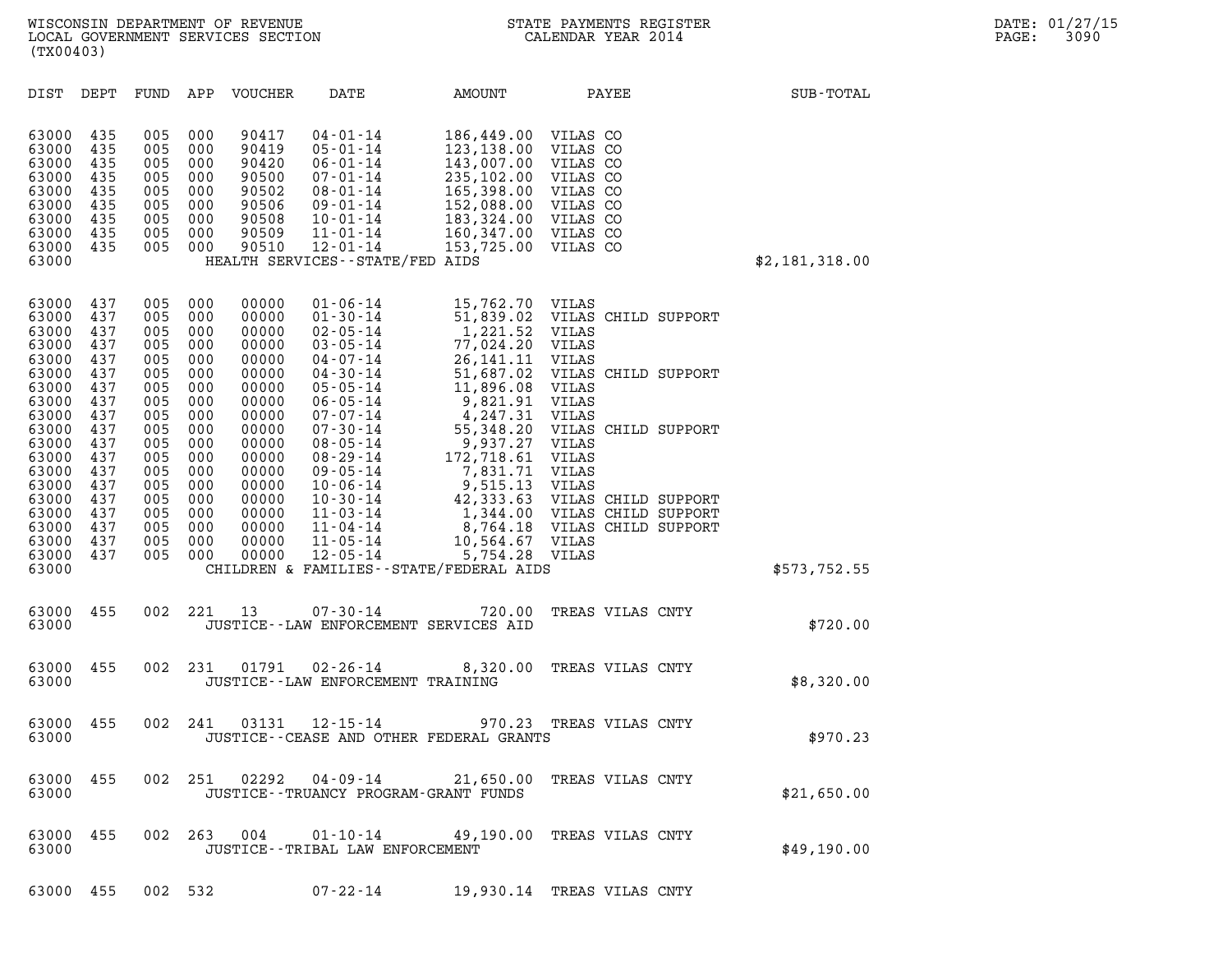| (TX00403)                                                                                                                                                                                                                                                                                                                                                                                                                                                                                                                                                                                                                                                                                                                                                                                                                                                                                                                                                                                                                                                                                                                                                                                                                                                                                                                                                                                                                                                                                                                                                      | DATE: 01/27/15<br>3091<br>PAGE: |
|----------------------------------------------------------------------------------------------------------------------------------------------------------------------------------------------------------------------------------------------------------------------------------------------------------------------------------------------------------------------------------------------------------------------------------------------------------------------------------------------------------------------------------------------------------------------------------------------------------------------------------------------------------------------------------------------------------------------------------------------------------------------------------------------------------------------------------------------------------------------------------------------------------------------------------------------------------------------------------------------------------------------------------------------------------------------------------------------------------------------------------------------------------------------------------------------------------------------------------------------------------------------------------------------------------------------------------------------------------------------------------------------------------------------------------------------------------------------------------------------------------------------------------------------------------------|---------------------------------|
| DATE<br>AMOUNT PAYEE SUB-TOTAL<br>DIST DEPT FUND APP VOUCHER                                                                                                                                                                                                                                                                                                                                                                                                                                                                                                                                                                                                                                                                                                                                                                                                                                                                                                                                                                                                                                                                                                                                                                                                                                                                                                                                                                                                                                                                                                   |                                 |
| 002 532 009 03-10-14 20,107.50 TREAS VILAS CNTY<br>63000 455<br>63000<br>JUSTICE - - VICTIM/WITNESS ASSISTANCE SERV                                                                                                                                                                                                                                                                                                                                                                                                                                                                                                                                                                                                                                                                                                                                                                                                                                                                                                                                                                                                                                                                                                                                                                                                                                                                                                                                                                                                                                            | \$40,037.64                     |
| 002 308 00095 11-19-14 6,401.00 TREAS VILAS CNTY<br>63000 465<br>63000<br>MILITARY AFFAIRS-EMER MGMT-RESPONSE EOMT                                                                                                                                                                                                                                                                                                                                                                                                                                                                                                                                                                                                                                                                                                                                                                                                                                                                                                                                                                                                                                                                                                                                                                                                                                                                                                                                                                                                                                             | \$6,401.00                      |
| 00090 08-19-14 2,667.00 TREAS VILAS CNTY<br>63000 465<br>002 337<br>63000<br>MILITARY AFFAIRS-EMERGENCY MGMT PLANNING                                                                                                                                                                                                                                                                                                                                                                                                                                                                                                                                                                                                                                                                                                                                                                                                                                                                                                                                                                                                                                                                                                                                                                                                                                                                                                                                                                                                                                          | \$2,667.00                      |
| 00257   10-03-14   4,100.00   TREAS   VILAS   CNTY<br>01016   01-15-14   16,520.81   TREAS   VILAS   CNTY<br>01651   07-11-14   17,136.55   TREAS   VILAS   CNTY<br>63000 465<br>002 342<br>63000<br>465<br>002 342<br>63000 465<br>002 342<br>63000<br>MILITARY AFFAIRS-EMERGENCY MGMT-FED FUND                                                                                                                                                                                                                                                                                                                                                                                                                                                                                                                                                                                                                                                                                                                                                                                                                                                                                                                                                                                                                                                                                                                                                                                                                                                               | \$37,757.36                     |
| 63000 465<br>072 364 00957 01-10-14 2,579.00 TREAS VILAS CNTY<br>63000<br>MILITARY AFFAIRS-EMER MGMT-PLANNING AID                                                                                                                                                                                                                                                                                                                                                                                                                                                                                                                                                                                                                                                                                                                                                                                                                                                                                                                                                                                                                                                                                                                                                                                                                                                                                                                                                                                                                                              | \$2,579.00                      |
| 002 127 06283 06-19-14 1,000.00 TREAS VILAS CNTY<br>63000 485<br>63000<br>VETERANS AFFAIRS GRANTS                                                                                                                                                                                                                                                                                                                                                                                                                                                                                                                                                                                                                                                                                                                                                                                                                                                                                                                                                                                                                                                                                                                                                                                                                                                                                                                                                                                                                                                              | \$1,000.00                      |
| 082  267  06283  06-19-14  4,500.00 TREAS VILAS CNTY<br>63000 485<br>63000<br>VETERANS AFFAIRS--GRANTS TO COUNTIES                                                                                                                                                                                                                                                                                                                                                                                                                                                                                                                                                                                                                                                                                                                                                                                                                                                                                                                                                                                                                                                                                                                                                                                                                                                                                                                                                                                                                                             | \$4,500.00                      |
| 083 370 06283 06-19-14 4,500.00 TREAS VILAS CNTY<br>63000 485<br>63000<br>VETERANS AFFAIRS -- GRANTS TO COUNTIES                                                                                                                                                                                                                                                                                                                                                                                                                                                                                                                                                                                                                                                                                                                                                                                                                                                                                                                                                                                                                                                                                                                                                                                                                                                                                                                                                                                                                                               | \$4,500.00                      |
| 63000<br>505<br>002 155<br>08-25-14 1,760.41 TREAS VILAS CNTY<br>60082<br>09-08-14<br>1,751.77 TREAS VILAS CNTY<br>11-25-14 3,296.02 TREAS VILAS CNTY<br>01-23-14 1,489.50 TREAS VILAS CNTY<br>63000<br>505<br>002<br>155<br>60125<br>63000<br>505<br>002<br>155<br>60212<br>63000<br>505<br>002<br>155<br>60406<br>63000 505<br>002 155<br>60406<br>$01 - 23 - 14$<br>627.65<br>TREAS VILAS CNTY<br>63000<br>505<br>002<br>155<br>60469<br>$02 - 25 - 14$<br>1,171.49<br>TREAS VILAS CNTY<br>63000<br>505<br>155<br>60469<br>$02 - 25 - 14$<br>1,522.58<br>002<br>TREAS VILAS CNTY<br>63000<br>505<br>155<br>60513<br>$03 - 11 - 14$<br>2,075.96<br>TREAS VILAS CNTY<br>002<br>63000<br>505<br>155<br>60513<br>$03 - 11 - 14$<br>3,594.82<br>TREAS VILAS CNTY<br>002<br>63000<br>60584<br>$04 - 08 - 14$<br>4,503.40<br>TREAS VILAS CNTY<br>505<br>002<br>155<br>63000<br>505<br>155<br>60584<br>$04 - 08 - 14$<br>1,351.34<br>TREAS VILAS CNTY<br>002<br>63000<br>60658<br>2,872.51<br>505<br>002<br>155<br>$05 - 07 - 14$<br>TREAS VILAS CNTY<br>63000<br>505<br>155<br>60658<br>2,487.47<br>TREAS VILAS CNTY<br>002<br>$05 - 07 - 14$<br>63000<br>60729<br>4,423.32<br>TREAS VILAS CNTY<br>505<br>002<br>155<br>$06 - 06 - 14$<br>63000<br>155<br>60729<br>1,695.29<br>505<br>002<br>$06 - 06 - 14$<br>TREAS VILAS CNTY<br>63000<br>60802<br>2,868.30<br>TREAS VILAS CNTY<br>505<br>002<br>155<br>$07 - 08 - 14$<br>63000<br>155<br>60802<br>$07 - 08 - 14$<br>1,005.20<br>505<br>002<br>TREAS VILAS CNTY<br>63000<br>DOA-HOUSING ASSISTANCE-FEDERAL FUNDS | \$38,497.03                     |
| 63000<br>505<br>035 371<br>60406<br>$01 - 23 - 14$<br>1,487.55<br>TREAS VILAS CNTY                                                                                                                                                                                                                                                                                                                                                                                                                                                                                                                                                                                                                                                                                                                                                                                                                                                                                                                                                                                                                                                                                                                                                                                                                                                                                                                                                                                                                                                                             |                                 |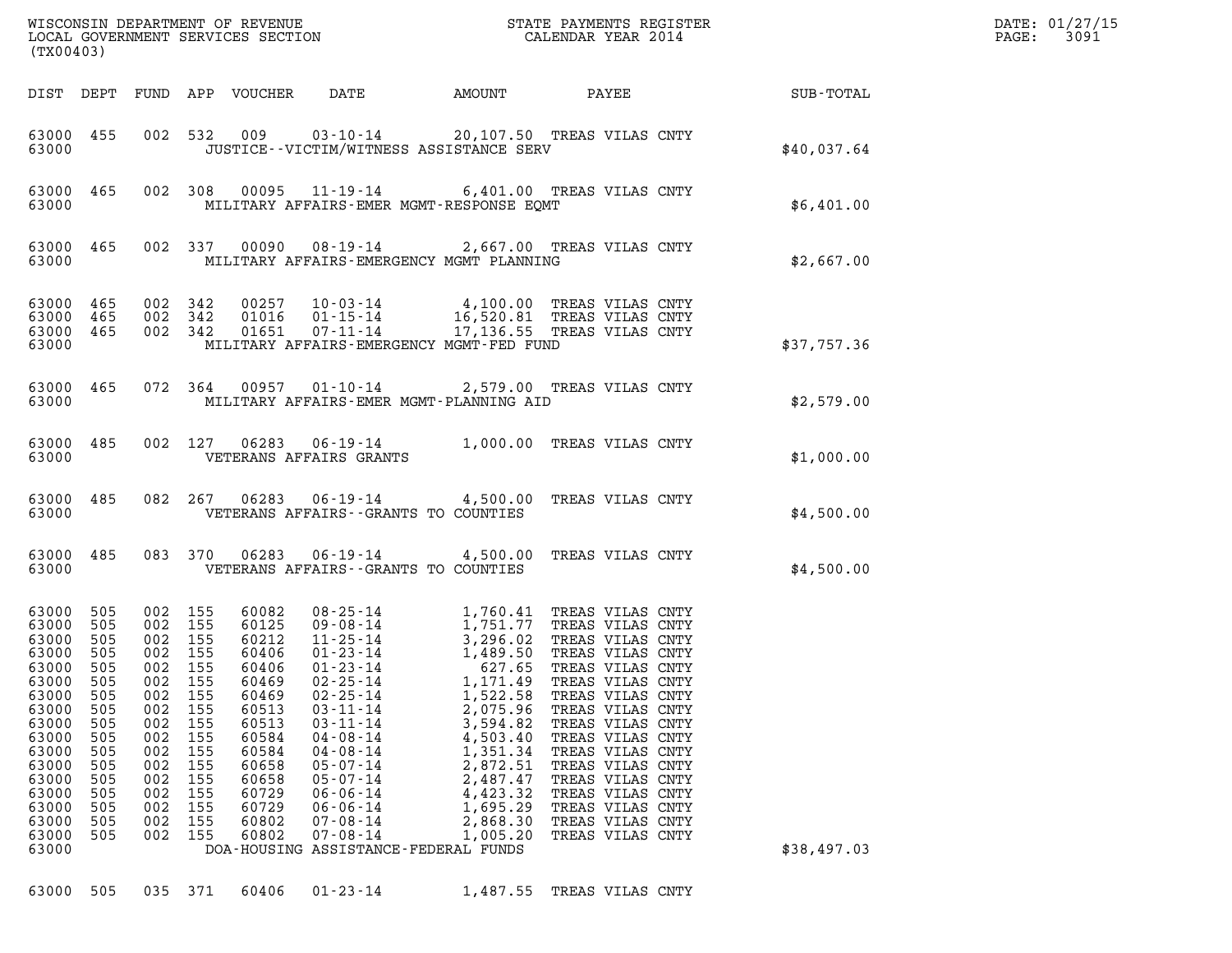| (TX00403)                                                                                                |                                                                           |                                                                           |                                                                           |                                                                                                 |                                                                                                                                                                                                                                 |                                                                                                                           |                                                                                                                                                                                                                          |                 |  |
|----------------------------------------------------------------------------------------------------------|---------------------------------------------------------------------------|---------------------------------------------------------------------------|---------------------------------------------------------------------------|-------------------------------------------------------------------------------------------------|---------------------------------------------------------------------------------------------------------------------------------------------------------------------------------------------------------------------------------|---------------------------------------------------------------------------------------------------------------------------|--------------------------------------------------------------------------------------------------------------------------------------------------------------------------------------------------------------------------|-----------------|--|
| DIST                                                                                                     | DEPT                                                                      | FUND APP                                                                  |                                                                           | VOUCHER                                                                                         | DATE                                                                                                                                                                                                                            | AMOUNT                                                                                                                    | PAYEE                                                                                                                                                                                                                    | SUB-TOTAL       |  |
| 63000<br>63000<br>63000<br>63000<br>63000<br>63000<br>63000<br>63000<br>63000<br>63000<br>63000<br>63000 | 505<br>505<br>505<br>505<br>505<br>505<br>505<br>505<br>505<br>505<br>505 | 035<br>035<br>035<br>035<br>035<br>035<br>035<br>035<br>035<br>035<br>035 | 371<br>371<br>371<br>371<br>371<br>371<br>371<br>371<br>371<br>371<br>371 | 60406<br>60406<br>60469<br>60469<br>60469<br>60513<br>60513<br>60513<br>60584<br>60584<br>60658 | $01 - 23 - 14$<br>$01 - 23 - 14$<br>$02 - 25 - 14$<br>$02 - 25 - 14$<br>$02 - 25 - 14$<br>$03 - 11 - 14$<br>$03 - 11 - 14$<br>$03 - 11 - 14$<br>$04 - 08 - 14$<br>$04 - 08 - 14$<br>$05 - 07 - 14$<br>DOA--PUBLIC BENEFITS FUND | 1,503.89<br>1,488.53<br>1,021.90<br>994.19<br>1,082.83<br>2,530.99<br>649.40<br>3,062.90<br>96.08<br>1,673.80<br>1,278.41 | TREAS VILAS CNTY<br>TREAS VILAS CNTY<br>TREAS VILAS CNTY<br>TREAS VILAS CNTY<br>TREAS VILAS CNTY<br>TREAS VILAS CNTY<br>TREAS VILAS CNTY<br>TREAS VILAS CNTY<br>TREAS VILAS CNTY<br>TREAS VILAS CNTY<br>TREAS VILAS CNTY | \$16,870.47     |  |
| 63000<br>63000<br>63000                                                                                  | 505<br>505                                                                | 089<br>089                                                                | 166<br>166                                                                | 00184<br>05149                                                                                  | $08 - 11 - 14$<br>$01 - 28 - 14$<br>DOA--LAND INFORMATION FUND                                                                                                                                                                  | 1,000.00                                                                                                                  | 13,661.00 TREAS VILAS CNTY<br>TREAS VILAS CNTY                                                                                                                                                                           | \$14,661.00     |  |
| 63000<br>63000<br>63000                                                                                  | 835<br>835                                                                | 002<br>002                                                                | 105<br>105                                                                | 44580<br>81688                                                                                  | $07 - 28 - 14$<br>11-17-14<br>REVENUE - - STATE SHARED REVENUES                                                                                                                                                                 | 106,782.07                                                                                                                | 18,209.00 TREAS VILAS CNTY<br>TREAS VILAS CNTY                                                                                                                                                                           | \$124,991.07    |  |
| 63000<br>63000                                                                                           | 835                                                                       | 002                                                                       | 109                                                                       | 01063                                                                                           | $07 - 28 - 14$<br>REVENUE--EXEMPT COMPUTER AID                                                                                                                                                                                  |                                                                                                                           | 4,216.00 TREAS VILAS CNTY                                                                                                                                                                                                | \$4,216.00      |  |
| 63000<br>63000<br>63000                                                                                  | 835<br>835                                                                | 002<br>002                                                                | 302<br>302                                                                | 10119<br>11119                                                                                  | $07 - 28 - 14$<br>$07 - 28 - 14$                                                                                                                                                                                                | 6,729,290.05 TREAS VILAS CNTY<br>962,096.40<br>REVENUE-FIRST DOLLAR/SCHOOL LEVY CREDITS                                   | TREAS VILAS CNTY                                                                                                                                                                                                         | \$7,691,386.45  |  |
| 63000<br>63000                                                                                           | 835                                                                       | 021                                                                       | 363                                                                       | 37400                                                                                           | $03 - 24 - 14$<br>REVENUE--LOTTERY CREDIT -                                                                                                                                                                                     | 522,286.20                                                                                                                | TREAS VILAS CNTY                                                                                                                                                                                                         | \$522,286.20    |  |
| 63000                                                                                                    |                                                                           |                                                                           |                                                                           |                                                                                                 | DISTRICT TOTAL APPROPRIATIONS                                                                                                                                                                                                   |                                                                                                                           |                                                                                                                                                                                                                          | \$13,063,148.64 |  |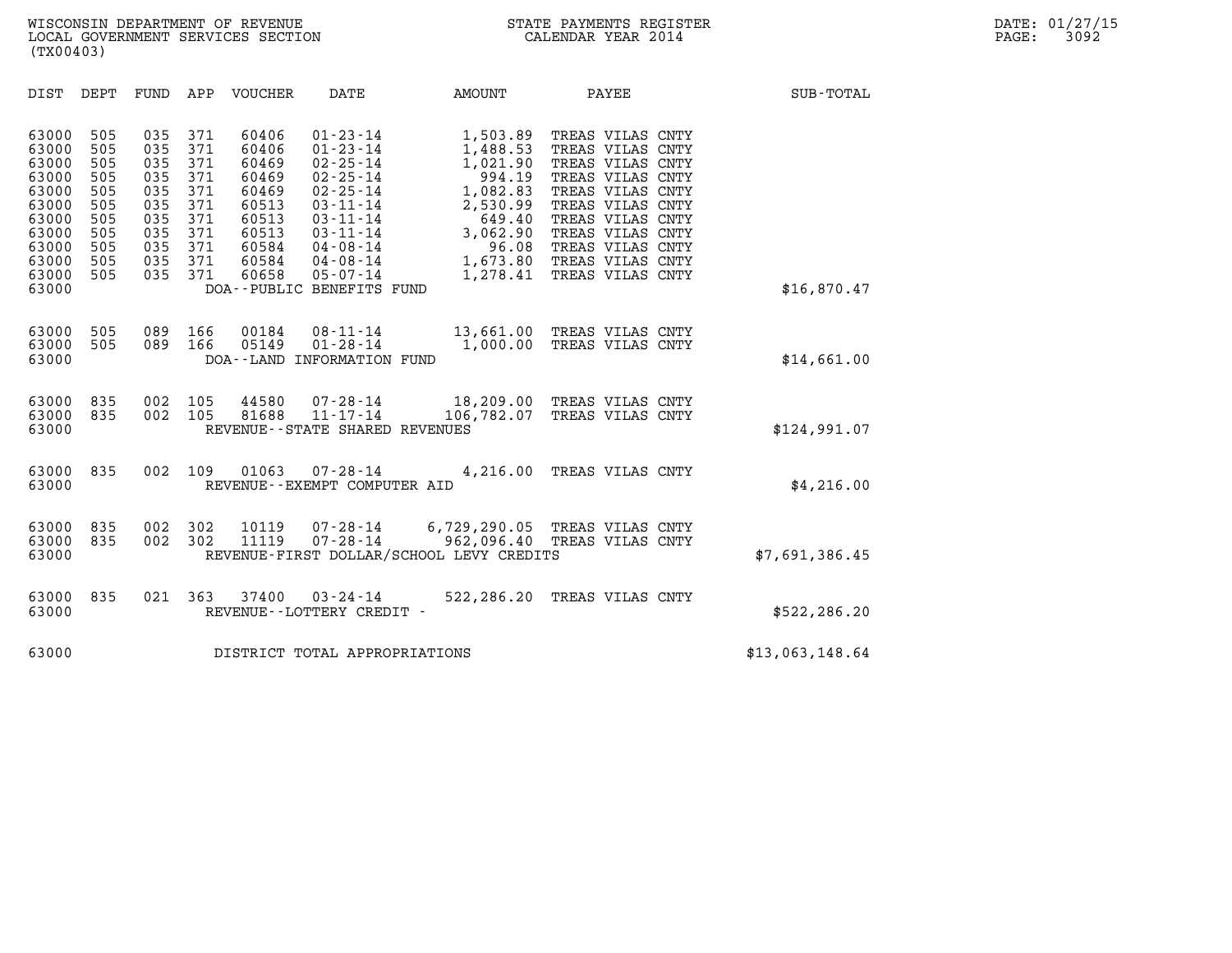| (TX00403)                                             |           |                               |                    |                |                                                     |                                                |                                                                                                                     |              | DATE: 01/27/15<br>3093<br>$\mathtt{PAGE:}$ |
|-------------------------------------------------------|-----------|-------------------------------|--------------------|----------------|-----------------------------------------------------|------------------------------------------------|---------------------------------------------------------------------------------------------------------------------|--------------|--------------------------------------------|
|                                                       |           |                               |                    |                |                                                     |                                                |                                                                                                                     |              |                                            |
| 63002                                                 | 63002 165 |                               |                    |                |                                                     | SAFETY/PROF SERV--FIRE INSURANCE DUES          | 002 225 01611 06-30-14 16,208.54 TREAS TN ARBOR VITAE                                                               | \$16, 208.54 |                                            |
| 63002                                                 | 63002 370 |                               |                    |                |                                                     | NAT RESOURCES-SEVERANCE/YIELD/WITHDRAWAL       | 000 001 01DNR 06-19-14 340.70 TREAS TOWN ARBOR VITAE                                                                | \$340.70     |                                            |
|                                                       |           |                               |                    |                |                                                     |                                                | 63002 370 002 503 16798 02-05-14 7,155.27 TREAS TN ARBOR VITAE $7.155.27$ TREAS TN ARBOR VITAE<br>TOWN SHARE 794.51 |              |                                            |
| 63002                                                 |           |                               |                    |                |                                                     | NAT RESOURCES--AIDS IN LIEU OF TAXES           |                                                                                                                     | \$7,155.27   |                                            |
|                                                       |           |                               |                    |                |                                                     | 63002 NAT RESOURCES--FOREST CROP/MFL/CO FOREST | 63002 370 012 571 38307 06-16-14 299.88 TREAS TN ARBOR VITAE                                                        | \$299.88     |                                            |
| 63002 370<br>63002 370<br>63002 370<br>63002          | 63002 370 | 012 579<br>012 579<br>012 579 | 012 579            |                |                                                     | NAT RESOURCES--AIDS IN LIEU OF TAXES           |                                                                                                                     | \$24,128.38  |                                            |
| 63002                                                 | 63002 370 |                               |                    |                |                                                     | NAT RESOURCES - - RECREATION RESOURCE - FED    | 012 583 03015 06-23-14 519.95 ARBOR VITAE VOL FIRE DEPT                                                             | \$519.95     |                                            |
| 63002                                                 | 63002 370 |                               |                    |                |                                                     |                                                | 012 678 01728 02-26-14 4,455.00 TREAS TN ARBOR VITAE<br>NAT RESOURCES--INVASIVE AOUATICE SPECIES                    | \$4,455.00   |                                            |
| 63002 395<br>63002<br>63002 395<br>63002 395<br>63002 | 395       | 011 191<br>011 191            | 011 191<br>011 191 |                |                                                     | TRANSPORTATION--GENERAL TRANSP AIDS-GTA        |                                                                                                                     | \$185,004.63 |                                            |
| 63002 395<br>63002                                    |           |                               | 011 278            |                |                                                     | TRANSPORTATION--LRIP/TRIP/MSIP GRANTS          | 01301  01-16-14  251,460.37  TREAS TN ARBOR VITAE                                                                   | \$251,460.37 |                                            |
| 63002 835<br>63002 835<br>63002                       |           | 002 105                       | 002 105            | 44565<br>81673 | $11 - 17 - 14$<br>REVENUE - - STATE SHARED REVENUES |                                                | 07-28-14 7,441.80 TREAS TN ARBOR VITAE<br>42,085.43 TREAS TN ARBOR VITAE                                            | \$49,527.23  |                                            |
| 63002 835<br>63002                                    |           |                               | 002 109            |                | 03457 07-28-14<br>REVENUE--EXEMPT COMPUTER AID      |                                                | 275.00 TREAS TN ARBOR VITAE                                                                                         | \$275.00     |                                            |
| 63002 835                                             |           |                               | 002 501            | 00003          | $02 - 03 - 14$                                      |                                                | 95.99 TREAS TN ARBOR VITAE                                                                                          |              |                                            |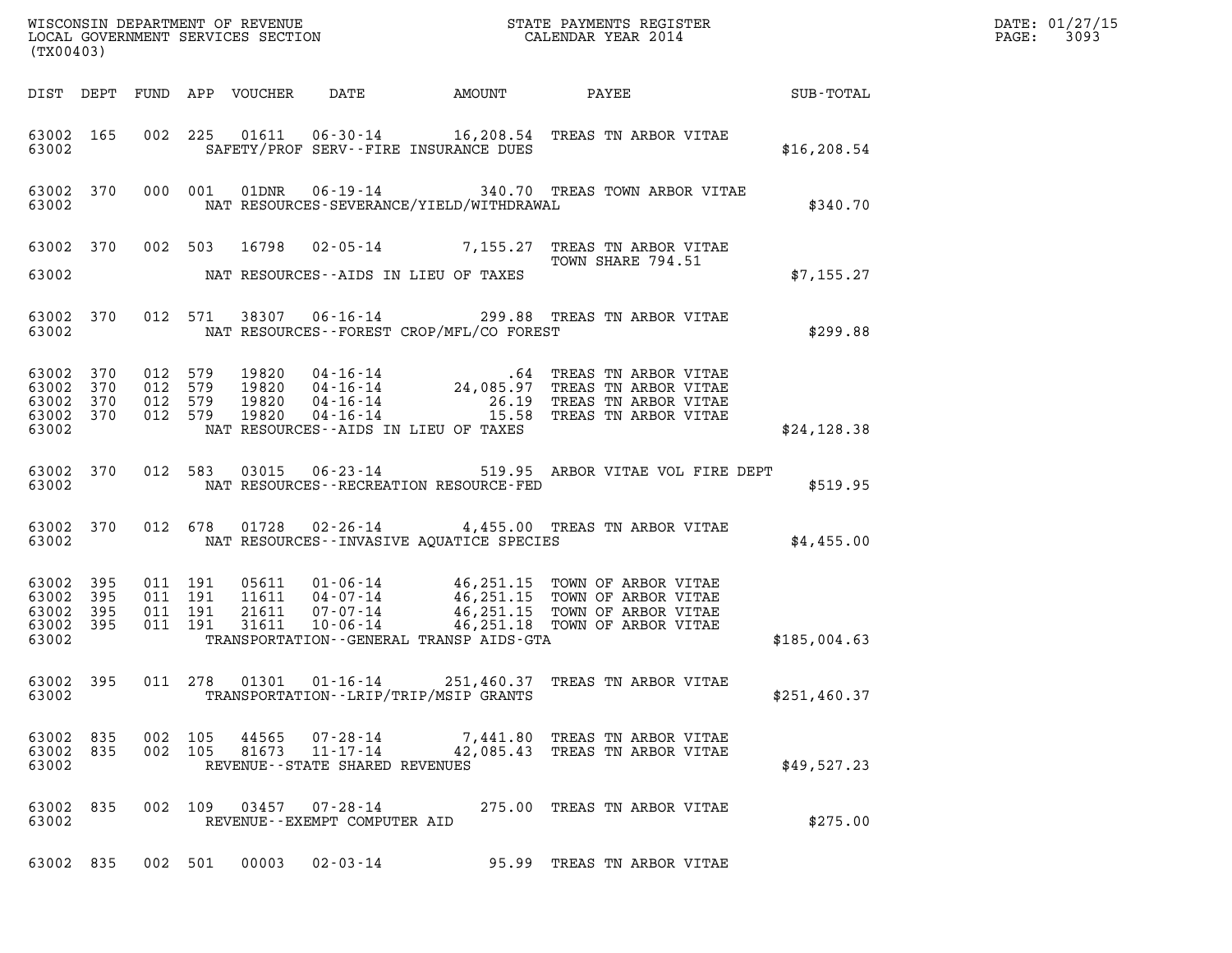| (TX00403) |      |      |     | WISCONSIN DEPARTMENT OF REVENUE<br>LOCAL GOVERNMENT SERVICES SECTION |                                        | STATE PAYMENTS REGISTER<br>CALENDAR YEAR 2014 |       | $\mathtt{PAGE}$ : | DATE: 01/27/15<br>3094 |  |
|-----------|------|------|-----|----------------------------------------------------------------------|----------------------------------------|-----------------------------------------------|-------|-------------------|------------------------|--|
| DIST      | DEPT | FUND | APP | VOUCHER                                                              | DATE                                   | AMOUNT                                        | PAYEE | SUB-TOTAL         |                        |  |
| 63002     |      |      |     |                                                                      | DOA-PAYMENT FOR MUNICIPAL SERVICES AID |                                               |       | \$95.99           |                        |  |
| 63002     |      |      |     |                                                                      | DISTRICT TOTAL APPROPRIATIONS          |                                               |       | \$539,470.94      |                        |  |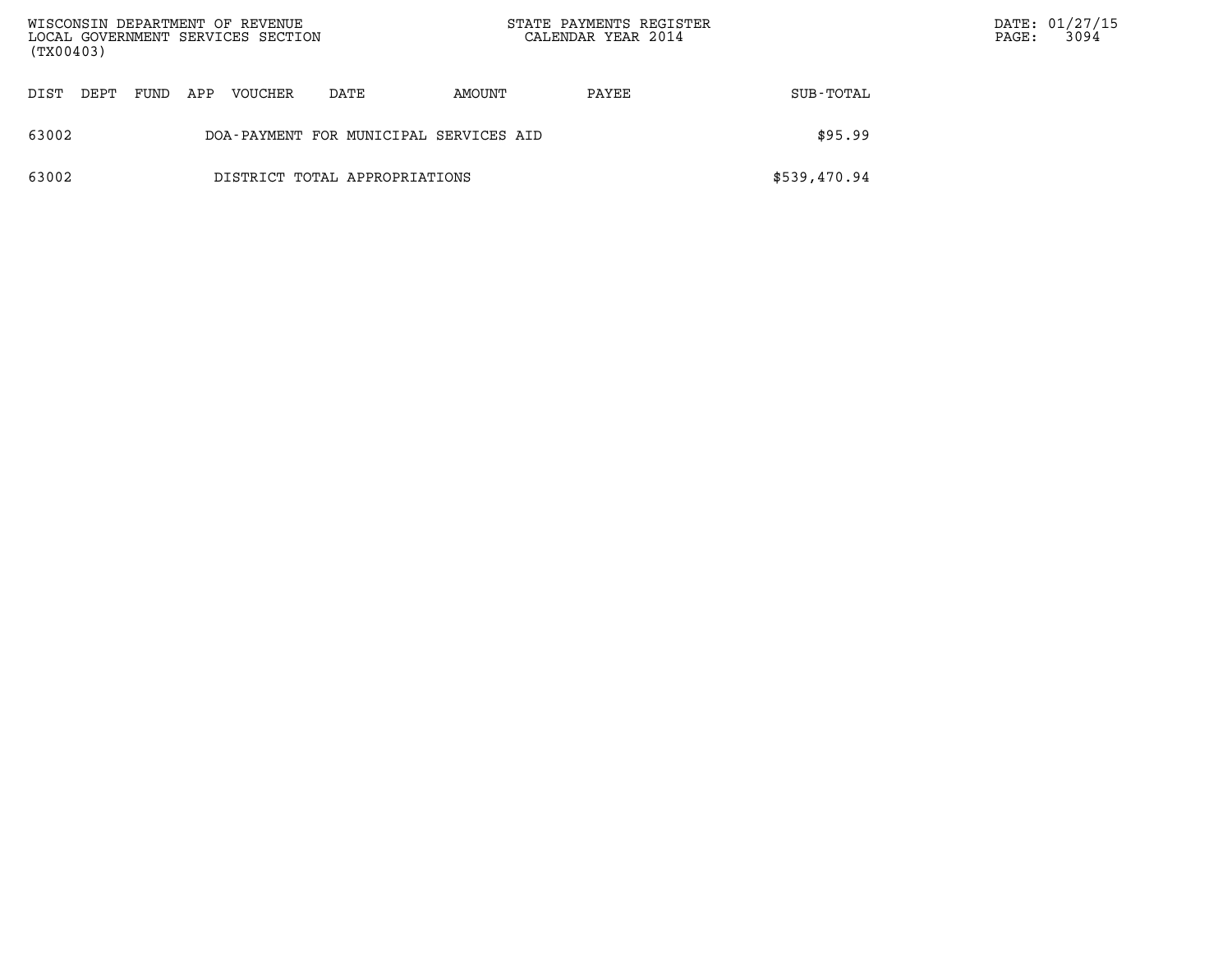| $\texttt{DATE}$ : | 01/27/15 |
|-------------------|----------|
| PAGE:             | 3095     |

| (TX00403)                                                 |           |                               |                               |                         |                                       |                                               |                                                                                                                                                                                                                              |               | DATE: 01/27/15<br>3095<br>$\mathtt{PAGE:}$ |
|-----------------------------------------------------------|-----------|-------------------------------|-------------------------------|-------------------------|---------------------------------------|-----------------------------------------------|------------------------------------------------------------------------------------------------------------------------------------------------------------------------------------------------------------------------------|---------------|--------------------------------------------|
|                                                           |           |                               |                               |                         |                                       |                                               | DIST DEPT FUND APP VOUCHER DATE AMOUNT PAYEE TO SUB-TOTAL                                                                                                                                                                    |               |                                            |
| 63004                                                     | 63004 165 |                               |                               |                         | SAFETY/PROF SERV--FIRE INSURANCE DUES |                                               | 002 225 01612 06-30-14 10,422.35 TREAS TN BOULDER JUNCTION                                                                                                                                                                   | \$10,422.35   |                                            |
| 63004                                                     |           |                               |                               | 63004 370 002 503 16692 | NAT RESOURCES--AIDS IN LIEU OF TAXES  |                                               | 01-30-14 32,829.29 TREAS TN BOULDER JUNCTION<br>TOWN SHARE 5924.00                                                                                                                                                           | \$32,829.29   |                                            |
| 63004                                                     | 63004 370 |                               |                               |                         |                                       | NAT RESOURCES - FOREST CROP/MFL/CO FOREST     | 012 571 38308 06-16-14 130.48 TREAS TN BOULDER JUNCTION                                                                                                                                                                      | \$130.48      |                                            |
| 63004 370<br>63004 370<br>63004 370<br>63004              |           | 012 579<br>012 579<br>012 579 |                               |                         | NAT RESOURCES--AIDS IN LIEU OF TAXES  |                                               | 19821  04-16-14  34,726.39  TREAS TN BOULDER JUNCTION<br>19821  04-16-14  235.74  TREAS TN BOULDER JUNCTION<br>19821  04-16-14  20.00  TREAS TN BOULDER JUNCTION                                                             | \$34,982.13   |                                            |
| 63004 395<br>63004 395<br>63004 395<br>63004 395<br>63004 |           | 011 191                       | 011 191<br>011 191<br>011 191 | 05612                   |                                       | TRANSPORTATION - - GENERAL TRANSP AIDS - GTA  | 05612  01-06-14  47,891.83  TOWN OF BOULDER JUNCTION<br>11612  04-07-14  47,891.83  TOWN OF BOULDER JUNCTION<br>21612  07-07-14  47,891.83  TOWN OF BOULDER JUNCTION<br>31612  10-06-14  47,891.84  TOWN OF BOULDER JUNCTION | \$191, 567.33 |                                            |
|                                                           |           |                               |                               |                         |                                       | 63004 HS--AMBULANCE FUNDING ASSISTANCE GRANTS | 63004 435 005 162 01HSD 09-08-14 3,971.92 TREAS TOWN BOULDER JUNCTION                                                                                                                                                        | \$3,971.92    |                                            |
|                                                           |           |                               |                               |                         |                                       | 63004 HS--PREPAID MEDICAL TRANSPORT REIMBURSE | 63004 435 005 163 01LGS 11-17-14 1,000.00 BOULDER JUNCTION VOL FIRE                                                                                                                                                          | \$1,000.00    |                                            |
| 63004                                                     | 63004 455 |                               |                               |                         | JUSTICE - - LAW ENFORCEMENT TRAINING  |                                               | 002 231 01122 02-11-14 160.00 TREAS TN BOULDER JUNCTION                                                                                                                                                                      | \$160.00      |                                            |
| 63004 835<br>63004                                        | 63004 835 |                               |                               |                         | REVENUE--STATE SHARED REVENUES        |                                               | 002  105  44566  07-28-14  3,347.33  TREAS TN BOULDER JUNCTION<br>002  105  81674  11-17-14  17,968.18  TREAS TN BOULDER JUNCTION                                                                                            | \$21,315.51   |                                            |
| 63004 835<br>63004                                        |           |                               |                               |                         | REVENUE--EXEMPT COMPUTER AID          |                                               | 002 109 03458 07-28-14 82.00 TREAS TN BOULDER JUNCTION                                                                                                                                                                       | \$82.00       |                                            |
| 63004 835<br>63004                                        |           |                               |                               |                         |                                       | DOA-PAYMENT FOR MUNICIPAL SERVICES AID        | 002 501 00003 02-03-14 1,330.60 TREAS TN BOULDER JUNCTION                                                                                                                                                                    | \$1,330.60    |                                            |
| 63004                                                     |           |                               |                               |                         | DISTRICT TOTAL APPROPRIATIONS         |                                               |                                                                                                                                                                                                                              | \$297,791.61  |                                            |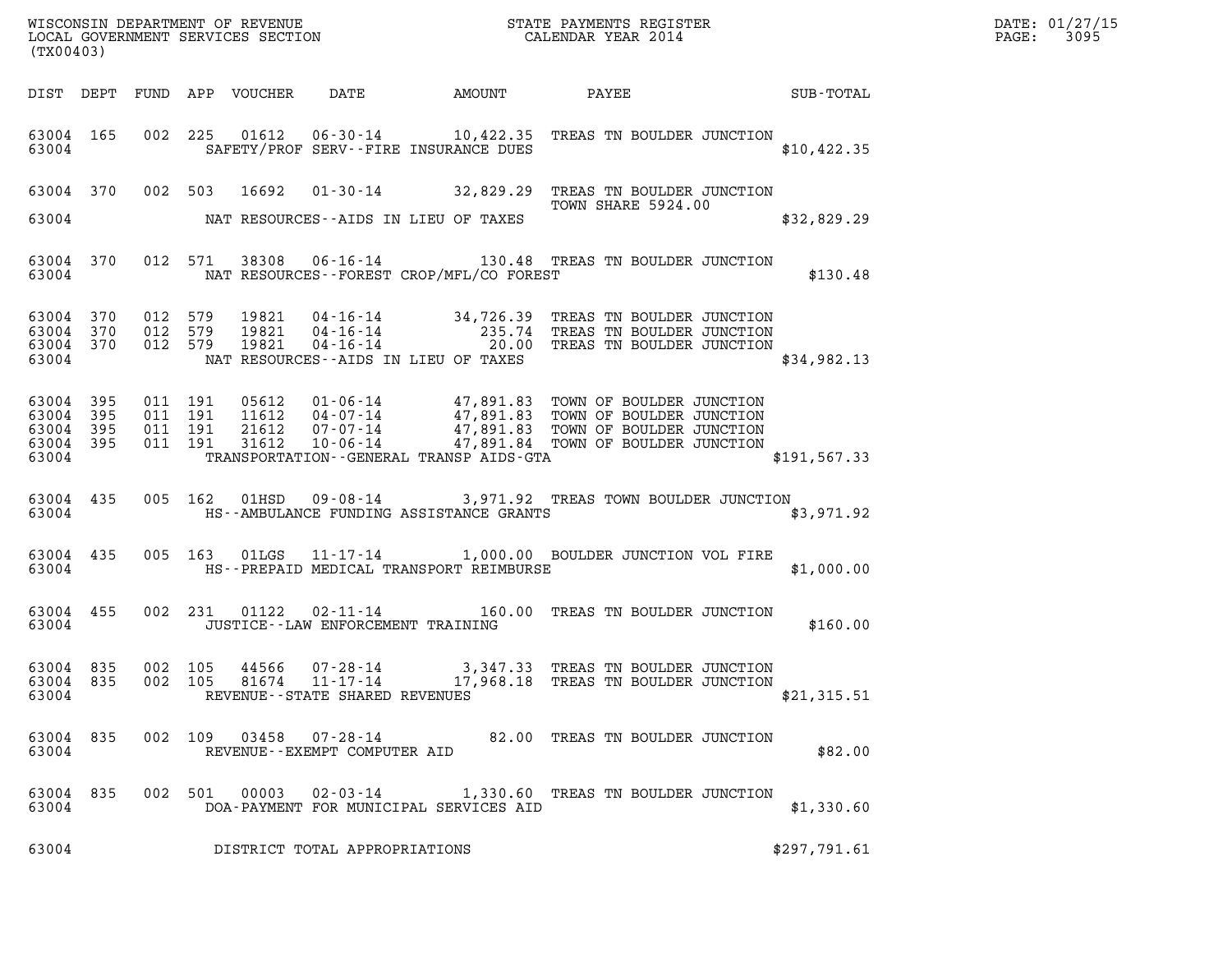| DATE: | 01/27/15 |
|-------|----------|
| PAGE: | 3096     |

| (TX00403)                                     |                   |                    |                    |                                 |                                                                 |                                          | %WISCONSIN DEPARTMENT OF REVENUE $$\tt STATE$ PAYMENTS REGISTER LOCAL GOVERNMENT SERVICES SECTION $$\tt CALEINDAR$ YEAR 2014                                     |               | DATE: 01/27/15<br>$\mathtt{PAGE:}$<br>3096 |
|-----------------------------------------------|-------------------|--------------------|--------------------|---------------------------------|-----------------------------------------------------------------|------------------------------------------|------------------------------------------------------------------------------------------------------------------------------------------------------------------|---------------|--------------------------------------------|
|                                               |                   |                    |                    | DIST DEPT FUND APP VOUCHER DATE |                                                                 | AMOUNT                                   | PAYEE                                                                                                                                                            | SUB-TOTAL     |                                            |
| 63006 165<br>63006                            |                   |                    |                    | 002 225 01613                   |                                                                 | SAFETY/PROF SERV--FIRE INSURANCE DUES    | 06-30-14 6,199.50 TREAS TN CLOVERLAND                                                                                                                            | \$6,199.50    |                                            |
| 63006 370<br>63006 370<br>63006               |                   | 000 001            | 000 001            | 01DNR<br>02DNR                  |                                                                 | NAT RESOURCES-SEVERANCE/YIELD/WITHDRAWAL | 06-19-14 517.06 TREAS TOWN CLOVERLAND<br>09-11-14 53,343.89 TREAS TOWN CLOVERLAND                                                                                | \$53,860.95   |                                            |
| 63006 370<br>63006                            |                   |                    | 002 503            | 16799                           |                                                                 | NAT RESOURCES--AIDS IN LIEU OF TAXES     | 02-05-14 65.93 TREAS TN CLOVERLAND<br>TOWN SHARE 7.46                                                                                                            | \$65.93       |                                            |
| 63006 370<br>63006 370<br>63006               |                   |                    | 012 571<br>012 571 | 38309<br>38309                  | $06 - 16 - 14$                                                  | NAT RESOURCES--FOREST CROP/MFL/CO FOREST | 239.46 TREAS TN CLOVERLAND<br>06-16-14 2,367.61 TREAS TN CLOVERLAND                                                                                              | \$2,607.07    |                                            |
| 63006 370<br>63006 370<br>63006               |                   | 012 579<br>012 579 |                    | 19822<br>19822                  |                                                                 | NAT RESOURCES -- AIDS IN LIEU OF TAXES   | 04-16-14 63.51 TREAS TN CLOVERLAND<br>04-16-14 79.48 TREAS TN CLOVERLAND                                                                                         | \$142.99      |                                            |
| 63006<br>63006<br>63006<br>63006 395<br>63006 | 395<br>395<br>395 | 011 191<br>011 191 | 011 191<br>011 191 | 21613<br>31613                  | 07-07-14<br>07 - 07 - 14<br>10 - 06 - 14                        | TRANSPORTATION--GENERAL TRANSP AIDS-GTA  | 05613  01-06-14  20,100.91  TOWN OF CLOVERLAND<br>11613  04-07-14  20,100.91  TOWN OF CLOVERLAND<br>20,100.91 TOWN OF CLOVERLAND<br>20,100.93 TOWN OF CLOVERLAND | \$80,403.66   |                                            |
| 63006<br>63006<br>63006                       | 835<br>835        | 002<br>002         | 105<br>105         | 44567<br>81675                  | 07-28-14<br>$11 - 17 - 14$<br>REVENUE - - STATE SHARED REVENUES |                                          | 2,859.57 TREAS TN CLOVERLAND<br>15,996.15 TREAS TN CLOVERLAND                                                                                                    | \$18,855.72   |                                            |
| 63006<br>63006                                | 835               |                    | 002 109            | 03459                           | REVENUE--EXEMPT COMPUTER AID                                    |                                          | 07-28-14 1.00 TREAS TN CLOVERLAND                                                                                                                                | \$1.00        |                                            |
| 63006                                         |                   |                    |                    |                                 | DISTRICT TOTAL APPROPRIATIONS                                   |                                          |                                                                                                                                                                  | \$162, 136.82 |                                            |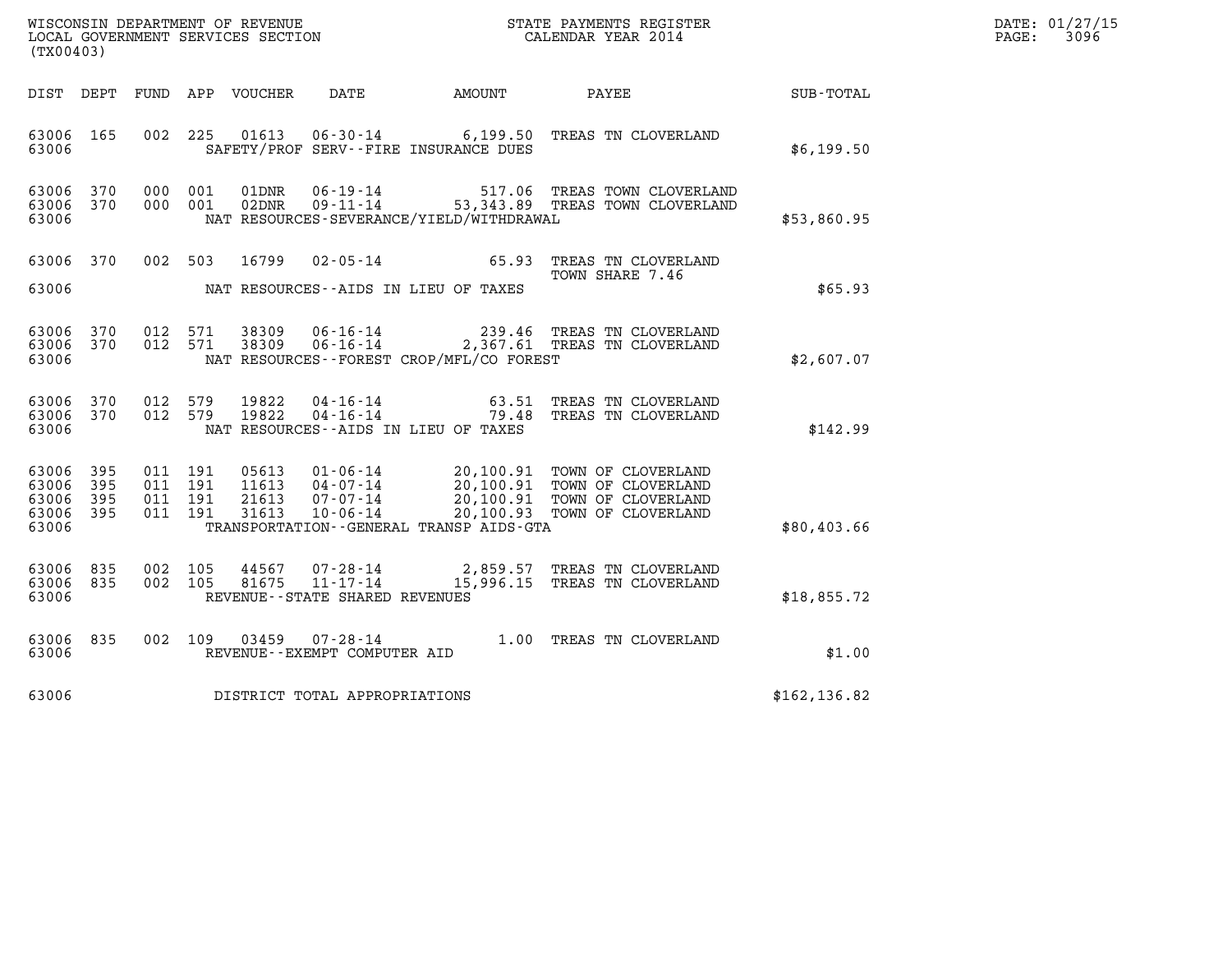| (TX00403)                                             |     |                               |                               |                         |                                   |                                              |                                                                                                                                                                                          |               | DATE: 01/27/15<br>$\mathtt{PAGE:}$<br>3097 |
|-------------------------------------------------------|-----|-------------------------------|-------------------------------|-------------------------|-----------------------------------|----------------------------------------------|------------------------------------------------------------------------------------------------------------------------------------------------------------------------------------------|---------------|--------------------------------------------|
|                                                       |     |                               |                               |                         |                                   |                                              | DIST DEPT FUND APP VOUCHER DATE AMOUNT PAYEE TOTAL                                                                                                                                       |               |                                            |
| 63008 165<br>63008                                    |     |                               |                               |                         |                                   | SAFETY/PROF SERV--FIRE INSURANCE DUES        | 002 225 01614 06-30-14 10,260.62 TREAS TN CONOVER                                                                                                                                        | \$10, 260.62  |                                            |
| 63008 370<br>63008                                    |     |                               |                               |                         |                                   | NAT RESOURCES-SEVERANCE/YIELD/WITHDRAWAL     | 000 001 01DNR 06-19-14 2,728.34 TREAS TOWN CONOVER                                                                                                                                       | \$2,728.34    |                                            |
| 63008                                                 |     |                               |                               |                         |                                   | NAT RESOURCES--AIDS IN LIEU OF TAXES         | 63008 370 002 503 16800 02-05-14 8,458.69 TREAS TN CONOVER<br>TOWN SHARE 1424.85                                                                                                         | \$8,458.69    |                                            |
| 63008 370<br>63008                                    |     | 63008 370 012 571             | 012 571                       | 38310<br>38310          |                                   | NAT RESOURCES--FOREST CROP/MFL/CO FOREST     | 06-16-14 484.99 TREAS TN CONOVER<br>06-16-14 7,287.14 TREAS TN CONOVER                                                                                                                   | \$7,772.13    |                                            |
| 63008 370<br>63008 370<br>63008 370<br>63008          |     | 012 579<br>012 579<br>012 579 |                               | 19823<br>19823<br>19823 |                                   | NAT RESOURCES--AIDS IN LIEU OF TAXES         | 04-16-14 151.36 TREAS TN CONOVER<br>04-16-14 151.36 TREAS TN CONOVER<br>04-16-14 569.46 TREAS TN CONOVER                                                                                 | \$721.79      |                                            |
| 63008 370<br>63008                                    |     |                               |                               |                         |                                   | NAT RESOURCES--PMT IN LIEU OF TAXES          | 012 584 00147 09-30-14 585.67 TREAS TN CONOVER                                                                                                                                           | \$585.67      |                                            |
| 63008 395<br>63008<br>63008 395<br>63008 395<br>63008 | 395 | 011 191                       | 011 191<br>011 191<br>011 191 |                         |                                   | TRANSPORTATION - - GENERAL TRANSP AIDS - GTA | 05614  01-06-14  47,542.52  TOWN OF CONOVER<br>11614  04-07-14  47,542.52  TOWN OF CONOVER<br>21614  07-07-14  47,542.52  TOWN OF CONOVER<br>31614  10-06-14  47,542.55  TOWN OF CONOVER | \$190, 170.11 |                                            |
| 63008 835<br>63008 835<br>63008                       |     | 002 105<br>002 105            |                               |                         | REVENUE - - STATE SHARED REVENUES |                                              | $44568$ 07-28-14   6,615.43 TREAS TN CONOVER<br>81676   11-17-14   37,712.44 TREAS TN CONOVER                                                                                            | \$44,327.87   |                                            |
| 63008 835<br>63008                                    |     |                               |                               |                         | REVENUE--EXEMPT COMPUTER AID      |                                              | 002 109 03460 07-28-14 16.00 TREAS TN CONOVER                                                                                                                                            | \$16.00       |                                            |
| 63008                                                 |     |                               |                               |                         | DISTRICT TOTAL APPROPRIATIONS     |                                              |                                                                                                                                                                                          | \$265,041.22  |                                            |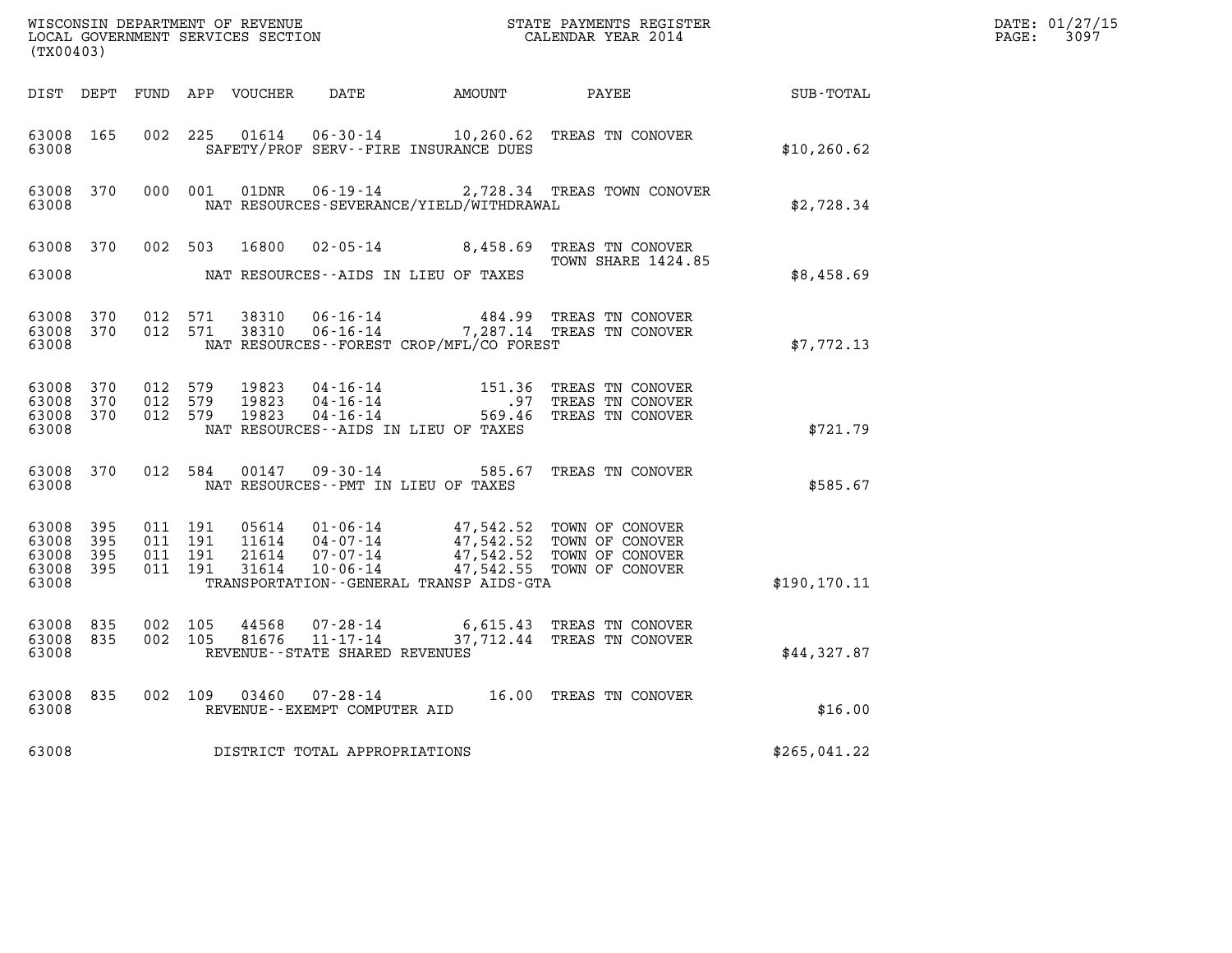| (TX00403)                                                 |           |                   |                               |                                  |                                |                                              |                                                                                                                                                                                      |              | DATE: 01/27/15<br>3098<br>$\mathtt{PAGE:}$ |
|-----------------------------------------------------------|-----------|-------------------|-------------------------------|----------------------------------|--------------------------------|----------------------------------------------|--------------------------------------------------------------------------------------------------------------------------------------------------------------------------------------|--------------|--------------------------------------------|
|                                                           |           |                   |                               |                                  |                                |                                              |                                                                                                                                                                                      |              |                                            |
| 63010                                                     | 63010 165 |                   |                               |                                  |                                | SAFETY/PROF SERV--FIRE INSURANCE DUES        | 002 225 01615 06-30-14 17,753.93 TREAS TN LAC DU FLAMBEAU                                                                                                                            | \$17,753.93  |                                            |
| 63010                                                     |           |                   |                               |                                  |                                | NAT RESOURCES-SEVERANCE/YIELD/WITHDRAWAL     | 63010 370 000 001 01DNR 06-19-14 351.00 TREAS TOWN LAC DU FLAMBEAU                                                                                                                   | \$351.00     |                                            |
| 63010                                                     | 63010 370 |                   |                               |                                  |                                |                                              | 012 571 38311 06-16-14 1,023.20 TREAS TN LAC DU FLAMBEAU<br>NAT RESOURCES--FOREST CROP/MFL/CO FOREST                                                                                 | \$1,023.20   |                                            |
| 63010 370<br>63010 370<br>63010                           | 63010 370 | 012 579           | 012 579<br>012 579            | 19824<br>19824<br>19824          |                                | NAT RESOURCES--AIDS IN LIEU OF TAXES         | 04-16-14 .40 TREAS TN LAC DU FLAMBEAU<br>04-16-14 4.02 TREAS TN LAC DU FLAMBEAU<br>04-16-14 82.73 TREAS TN LAC DU FLAMBEAU                                                           | \$87.15      |                                            |
| 63010                                                     |           |                   |                               | 63010 370 012 584 00148          |                                | NAT RESOURCES--PMT IN LIEU OF TAXES          | 09-30-14 4,021.90 TREAS TN LAC DU FLAMBEAU                                                                                                                                           | \$4,021.90   |                                            |
| 63010 370<br>63010                                        |           | 63010 370 012 663 | 012 663                       |                                  |                                | NAT RESOURCES--LAKES MANAGEMENT GRANTS       | 01757  02-28-14  750.00  TREAS TN LAC DU FLAMBEAU<br>02622  05-08-14  2,250.00  TREAS TN LAC DU FLAMBEAU                                                                             | \$3,000.00   |                                            |
| 63010 395<br>63010 395<br>63010 395<br>63010 395<br>63010 |           | 011 191           | 011 191<br>011 191<br>011 191 | 05615<br>11615<br>21615<br>31615 |                                | TRANSPORTATION - - GENERAL TRANSP AIDS - GTA | 01-06-14 75,222.30 TOWN OF LAC DU FLAMBEAU<br>04-07-14 75,222.30 TOWN OF LAC DU FLAMBEAU<br>07-07-14 75,222.30 TOWN OF LAC DU FLAMBEAU<br>10-06-14 75,222.31 TOWN OF LAC DU FLAMBEAU | \$300,889.21 |                                            |
| 63010                                                     |           | 63010 435 005 162 |                               |                                  |                                | HS--AMBULANCE FUNDING ASSISTANCE GRANTS      | 01HSD 09-08-14 4,423.25 TREAS TOWN LAC DU FLAMBEAU                                                                                                                                   | \$4,423.25   |                                            |
| 63010                                                     |           |                   |                               |                                  |                                | HS--PREPAID MEDICAL TRANSPORT REIMBURSE      | 63010 435 005 163 01LGS 11-17-14 22,600.00 LAC DU FLAMBEAU AMBUL SERV                                                                                                                | \$22,600.00  |                                            |
| 63010 835<br>63010 835<br>63010                           |           | 002 105           | 002 105                       | 44569                            | REVENUE--STATE SHARED REVENUES |                                              | 07-28-14 6,426.75 TREAS TN LAC DU FLAMBEAU<br>81677 11-17-14 14,139.77 TREAS TN LAC DU FLAMBEAU                                                                                      | \$20,566.52  |                                            |
| 63010 835<br>63010                                        |           |                   | 002 109                       |                                  | REVENUE--EXEMPT COMPUTER AID   |                                              | 03461  07-28-14  59.00 TREAS TN LAC DU FLAMBEAU                                                                                                                                      | \$59.00      |                                            |
| 63010                                                     |           |                   |                               |                                  | DISTRICT TOTAL APPROPRIATIONS  |                                              |                                                                                                                                                                                      | \$374,775.16 |                                            |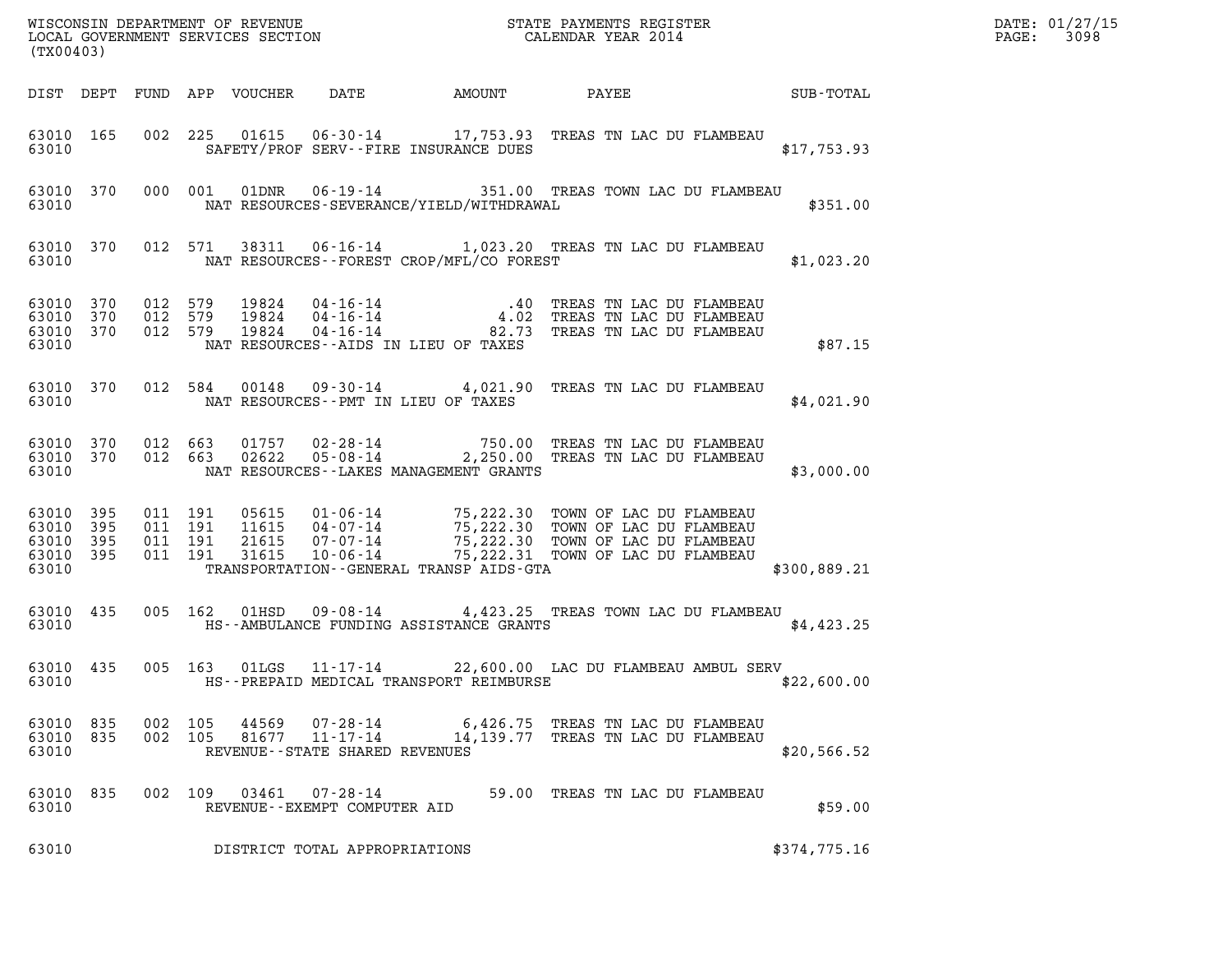| DATE: | 01/27/15 |
|-------|----------|
| PAGE: | 3099     |

| (TX00403)                                             |           |         |                               |                |                                                                 |                                                | WISCONSIN DEPARTMENT OF REVENUE<br>LOCAL GOVERNMENT SERVICES SECTION<br>CALENDAR YEAR 2014                                                                                                                               |              | DATE: 01/27/15<br>3099<br>$\mathtt{PAGE:}$ |
|-------------------------------------------------------|-----------|---------|-------------------------------|----------------|-----------------------------------------------------------------|------------------------------------------------|--------------------------------------------------------------------------------------------------------------------------------------------------------------------------------------------------------------------------|--------------|--------------------------------------------|
|                                                       |           |         |                               |                |                                                                 |                                                |                                                                                                                                                                                                                          |              |                                            |
| 63012                                                 | 63012 165 |         |                               |                |                                                                 | SAFETY/PROF SERV--FIRE INSURANCE DUES          | 002 225 01616 06-30-14 10,799.71 TREAS TN LAND O'LAKES                                                                                                                                                                   | \$10,799.71  |                                            |
|                                                       |           |         |                               |                |                                                                 |                                                | 63012 370 002 503 16801 02-05-14 24,972.95 TREAS TN LAND O'LAKES<br>TOWN SHARE 4209.46                                                                                                                                   |              |                                            |
| 63012                                                 |           |         |                               |                |                                                                 | NAT RESOURCES--AIDS IN LIEU OF TAXES           |                                                                                                                                                                                                                          | \$24,972.95  |                                            |
|                                                       |           |         |                               |                |                                                                 | 63012 NAT RESOURCES-GENERAL OPERATIONS-FEDERAL | 63012 370 002 941 03253 07-09-14 14,892.74 TREAS TN LAND O'LAKES                                                                                                                                                         | \$14,892.74  |                                            |
| 63012 370<br>63012                                    | 63012 370 |         |                               |                |                                                                 | NAT RESOURCES - FOREST CROP/MFL/CO FOREST      | 012 571 38312 06-16-14 656.53 TREAS TN LAND O'LAKES<br>012 571 38312 06-16-14 1,128.99 TREAS TN LAND O'LAKES                                                                                                             | \$1,785.52   |                                            |
| 63012 370<br>63012 370<br>63012 370<br>63012          | 63012 370 |         |                               |                |                                                                 | NAT RESOURCES--AIDS IN LIEU OF TAXES           | 012 579 19825 04-16-14 9,297.24 TREAS TN LAND O'LAKES<br>012 579 19825 04-16-14 423.59 TREAS TN LAND O'LAKES<br>012 579 19825 04-16-14 64.04 TREAS TN LAND O'LAKES<br>012 579 19825 04-16-14 29.00 TREAS TN LAND O'LAKES | \$9,813.87   |                                            |
| 63012<br>63012 395<br>63012 395<br>63012 395<br>63012 | 395       | 011 191 | 011 191<br>011 191<br>011 191 |                |                                                                 | TRANSPORTATION--GENERAL TRANSP AIDS-GTA        | 05616  01-06-14  44,584.02  TOWN OF LAND O LAKES<br>11616  04-07-14  44,584.02  TOWN OF LAND O LAKES<br>21616  07-07-14  44,584.02  TOWN OF LAND O LAKES<br>31616  10-06-14  44,584.02  TOWN OF LAND O LAKES             | \$178,336.08 |                                            |
| 63012                                                 | 63012 435 |         |                               |                |                                                                 | HS--AMBULANCE FUNDING ASSISTANCE GRANTS        | 005 162 01HSD 09-08-14 3,842.96 TREAS TOWN LAND O LAKES                                                                                                                                                                  | \$3,842.96   |                                            |
| 63012                                                 | 63012 435 |         |                               |                |                                                                 | HS--PREPAID MEDICAL TRANSPORT REIMBURSE        | 005 163 01LGS 11-17-14 1,000.00 LAND O LAKES AMBULANCE SERV                                                                                                                                                              | \$1,000.00   |                                            |
| 63012 835<br>63012 835<br>63012                       |           | 002 105 | 002 105                       | 44570<br>81678 | 07-28-14<br>$11 - 17 - 14$<br>REVENUE - - STATE SHARED REVENUES |                                                | 3,168.70 TREAS TN LAND O'LAKES<br>16,966.27 TREAS TN LAND O'LAKES                                                                                                                                                        | \$20,134.97  |                                            |
| 63012 835<br>63012                                    |           |         | 002 109                       |                | 03462 07-28-14<br>REVENUE--EXEMPT COMPUTER AID                  |                                                | 250.00 TREAS TN LAND O'LAKES                                                                                                                                                                                             | \$250.00     |                                            |
| 63012                                                 |           |         |                               |                | DISTRICT TOTAL APPROPRIATIONS                                   |                                                |                                                                                                                                                                                                                          | \$265,828.80 |                                            |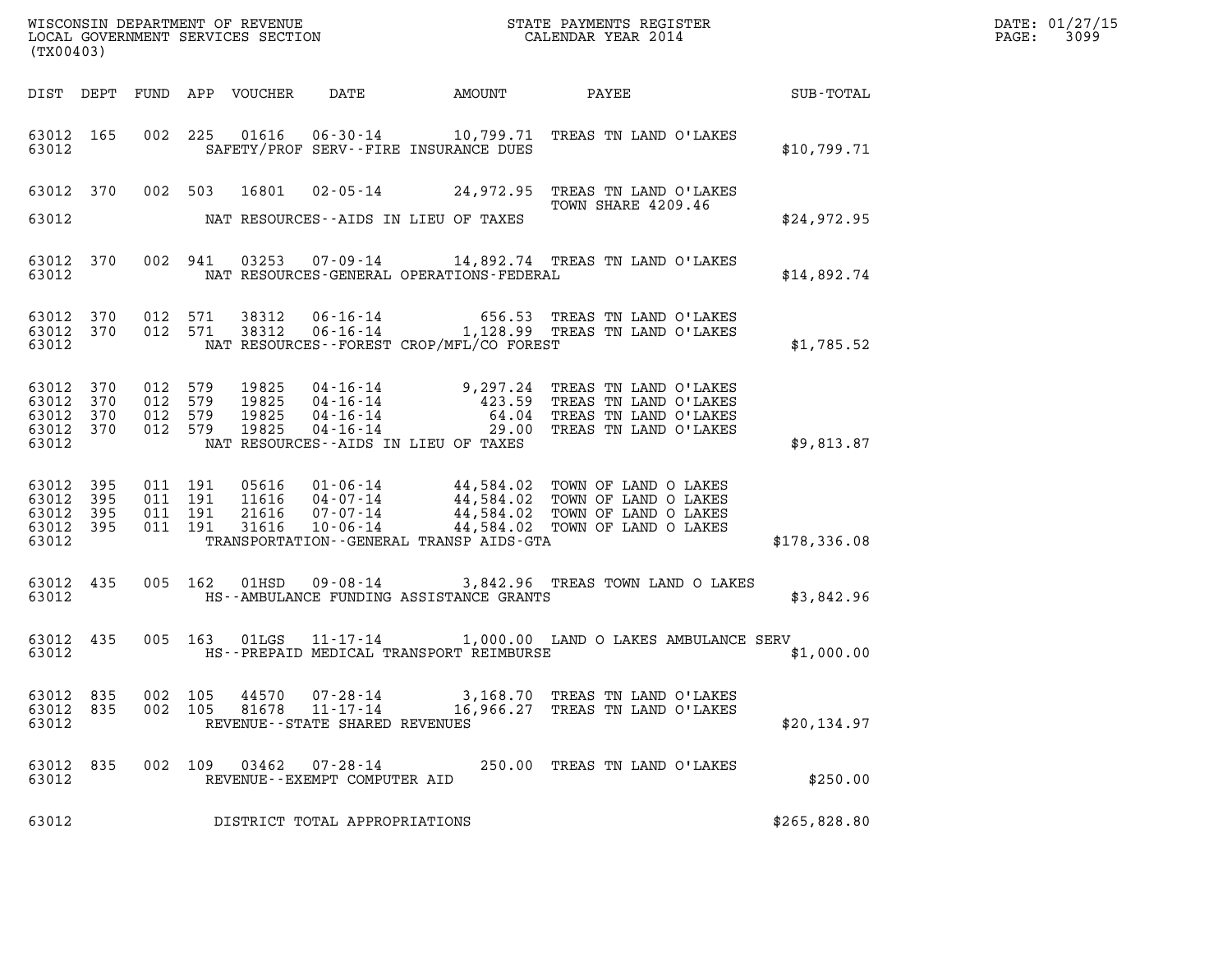| (TX00403)                                         |            |                                          |         |                                 | WISCONSIN DEPARTMENT OF REVENUE<br>LOCAL GOVERNMENT SERVICES SECTION |                                          | STATE PAYMENTS REGISTER<br>CALENDAR YEAR 2014                                                                                                                                         |               | DATE: 01/27/15<br>$\mathtt{PAGE:}$<br>3100 |
|---------------------------------------------------|------------|------------------------------------------|---------|---------------------------------|----------------------------------------------------------------------|------------------------------------------|---------------------------------------------------------------------------------------------------------------------------------------------------------------------------------------|---------------|--------------------------------------------|
|                                                   |            |                                          |         | DIST DEPT FUND APP VOUCHER DATE |                                                                      |                                          | AMOUNT PAYEE SUB-TOTAL                                                                                                                                                                |               |                                            |
| 63014 165<br>63014                                |            |                                          |         |                                 |                                                                      | SAFETY/PROF SERV--FIRE INSURANCE DUES    | 002 225 01617 06-30-14 13,854.53 TREAS TN LINCOLN                                                                                                                                     | \$13,854.53   |                                            |
| 63014 370<br>63014 370<br>63014                   |            | 012 571<br>012 571                       |         |                                 |                                                                      | NAT RESOURCES--FOREST CROP/MFL/CO FOREST | 38313  06-16-14  266.45  TREAS TN LINCOLN  38313  06-16-14   182.74  TREAS TN LINCOLN                                                                                                 | \$449.19      |                                            |
| 63014 370<br>63014                                |            |                                          | 012 579 | 19826                           |                                                                      | NAT RESOURCES -- AIDS IN LIEU OF TAXES   | 04-16-14 23.23 TREAS TN LINCOLN                                                                                                                                                       | \$23.23       |                                            |
| 63014 395<br>63014<br>63014<br>63014 395<br>63014 | 395<br>395 | 011 191<br>011 191<br>011 191<br>011 191 |         | 31617                           |                                                                      | TRANSPORTATION--GENERAL TRANSP AIDS-GTA  | 05617  01-06-14  34,067.82  TOWN OF LINCOLN<br>11617  04-07-14  34,067.82  TOWN OF LINCOLN<br>21617  07-07-14  34,067.82  TOWN OF LINCOLN 31617  10-06-14  34,067.83  TOWN OF LINCOLN | \$136, 271.29 |                                            |
| 63014 835<br>63014 835<br>63014                   |            | 002 105<br>002 105                       |         | 44571<br>81679                  | $11 - 17 - 14$<br>REVENUE - - STATE SHARED REVENUES                  |                                          | 07-28-14 5,608.32 TREAS TN LINCOLN<br>33,300.98 TREAS TN LINCOLN                                                                                                                      | \$38,909.30   |                                            |
| 63014 835<br>63014                                |            |                                          | 002 109 |                                 | REVENUE--EXEMPT COMPUTER AID                                         |                                          | 03463  07-28-14  103.00  TREAS TN LINCOLN                                                                                                                                             | \$103.00      |                                            |
| 63014 835<br>63014                                |            |                                          |         |                                 |                                                                      | DOA-PAYMENT FOR MUNICIPAL SERVICES AID   | 002 501 00003 02-03-14 46.39 TREAS TN LINCOLN                                                                                                                                         | \$46.39       |                                            |
| 63014                                             |            |                                          |         |                                 | DISTRICT TOTAL APPROPRIATIONS                                        |                                          |                                                                                                                                                                                       | \$189,656.93  |                                            |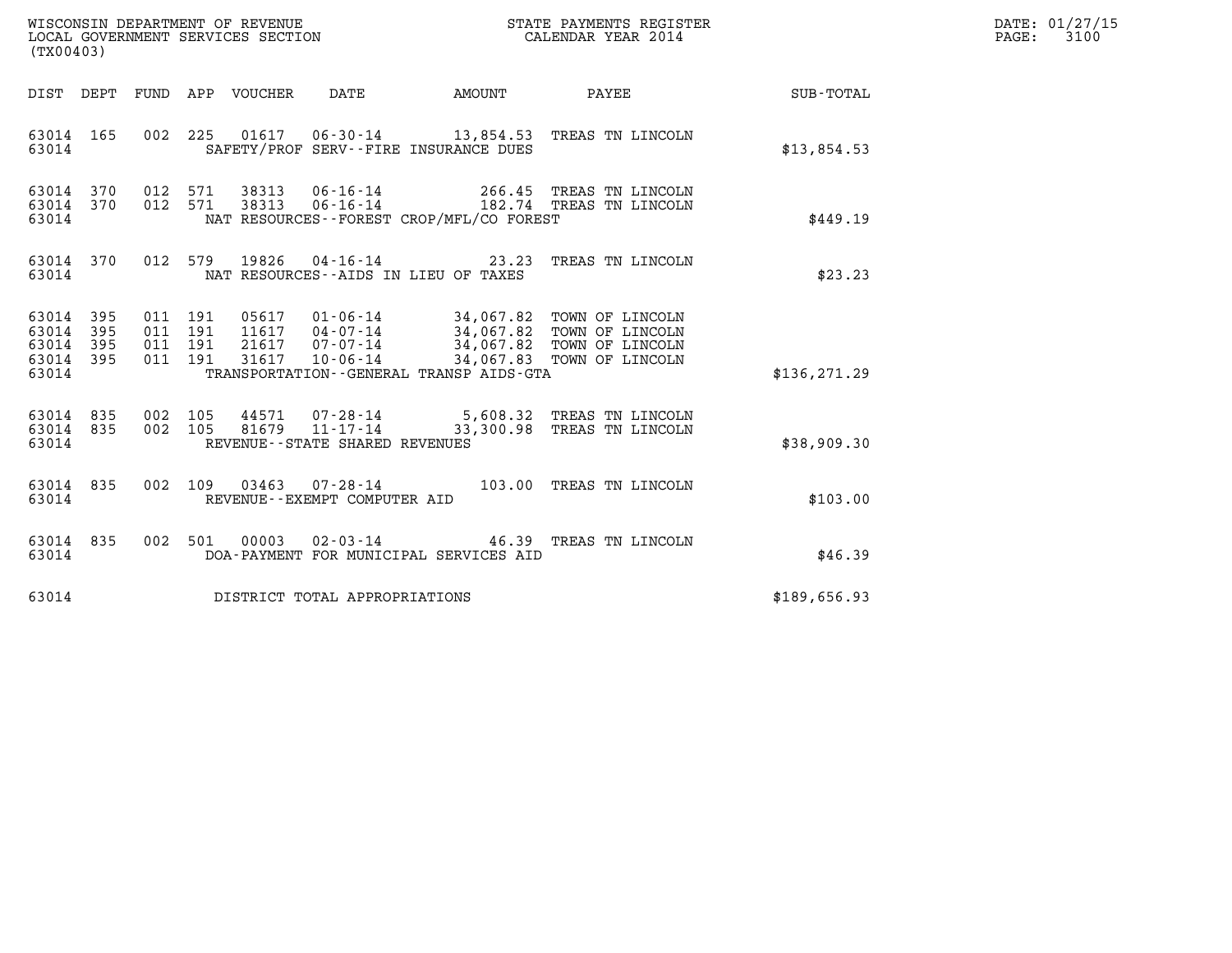| DATE: | 01/27/15 |
|-------|----------|
| PAGE: | 3101     |

| (TX00403)                                         |              |                               |                                 |                                      |                                           |                                                                                                                                                                                                                                  |              | DATE: 01/27/15<br>$\mathtt{PAGE:}$<br>3101 |
|---------------------------------------------------|--------------|-------------------------------|---------------------------------|--------------------------------------|-------------------------------------------|----------------------------------------------------------------------------------------------------------------------------------------------------------------------------------------------------------------------------------|--------------|--------------------------------------------|
|                                                   |              |                               | DIST DEPT FUND APP VOUCHER DATE |                                      |                                           | AMOUNT PAYEE SUB-TOTAL                                                                                                                                                                                                           |              |                                            |
| 63016 165<br>63016                                |              |                               |                                 |                                      | SAFETY/PROF SERV--FIRE INSURANCE DUES     | 002 225 01618 06-30-14 11,105.19 TREAS TN MANITOWISH WATER                                                                                                                                                                       | \$11, 105.19 |                                            |
|                                                   |              |                               |                                 |                                      |                                           | 63016 370 002 503 16802 02-05-14 9,582.68 TREAS TN MANITOWISH WATER<br>TOWN SHARE 1597.81<br>TOWN SHARE 1597.81                                                                                                                  |              |                                            |
| 63016                                             |              |                               |                                 |                                      | NAT RESOURCES--AIDS IN LIEU OF TAXES      |                                                                                                                                                                                                                                  | \$9,582.68   |                                            |
| 63016 370<br>63016                                |              |                               | NAT RESOURCES - - BOAT PATROL   |                                      |                                           | 012 381 00535 03-28-14 476.93 TREAS TN MANITOWISH WATER                                                                                                                                                                          | \$476.93     |                                            |
| 63016 370<br>63016                                |              |                               |                                 |                                      | NAT RESOURCES -- BOATING ENFORCEMENT AIDS | 012 550 00535 03-28-14 1,652.58 TREAS TN MANITOWISH WATER                                                                                                                                                                        | \$1,652.58   |                                            |
| 63016 370<br>63016                                |              |                               |                                 |                                      | NAT RESOURCES - FOREST CROP/MFL/CO FOREST | 012 571 38314 06-16-14 136.44 TREAS TN MANITOWISH WATER                                                                                                                                                                          | \$136.44     |                                            |
| 63016<br>63016 370<br>63016<br>63016              | 370<br>370   | 012 579<br>012 579<br>012 579 |                                 |                                      | NAT RESOURCES--AIDS IN LIEU OF TAXES      | 19827  04-16-14  5,065.06  TREAS TN MANITOWISH WATER<br>19827  04-16-14  3,626.97  TREAS TN MANITOWISH WATER<br>19827  04-16-14   45.85  TREAS TN MANITOWISH WATERS                                                              | \$8,737.88   |                                            |
| 63016 395<br>63016<br>63016<br>63016 395<br>63016 | 395<br>- 395 | 011 191<br>011 191            | 011 191<br>011 191              |                                      | TRANSPORTATION--GENERAL TRANSP AIDS-GTA   | 05618  01-06-14  29,495.10  TOWN OF MANITOWISH WATERS<br>11618  04-07-14  29,495.10  TOWN OF MANITOWISH WATERS<br>21618  07-07-14  29,495.10  TOWN OF MANITOWISH WATERS<br>31618  10-06-14  29,495.11  TOWN OF MANITOWISH WATERS | \$117,980.41 |                                            |
| 63016 435<br>63016                                |              |                               |                                 |                                      | HS--AMBULANCE FUNDING ASSISTANCE GRANTS   | 005 162 01HSD 09-08-14 3,761.60 TREAS TOWN MANITOWISH WATERS                                                                                                                                                                     | \$3,761.60   |                                            |
| 63016 435<br>63016                                |              |                               |                                 |                                      | HS--PREPAID MEDICAL TRANSPORT REIMBURSE   | 005 163 01LGS 11-17-14 1,000.00 MANITOWISH WATERS FIRE CO                                                                                                                                                                        | \$1,000.00   |                                            |
| 63016                                             |              |                               |                                 | JUSTICE - - LAW ENFORCEMENT TRAINING |                                           | 63016 455 002 231 01538 02-21-14 160.00 TREAS TN MANITOWISH WATER                                                                                                                                                                | \$160.00     |                                            |
| 63016 835 002 105<br>63016 835<br>63016           |              |                               | REVENUE--STATE SHARED REVENUES  |                                      |                                           | $\begin{array}{cccc} 002 & 105 & 44572 & 07\text{-}28\text{-}14 & 1,605.65 & \text{TREAS TN MANTOWISH WATER} \\ 002 & 105 & 81680 & 11\text{-}17\text{-}14 & 8,301.47 & \text{TREAS TN MANTTOWISH WATER} \end{array}$            | \$9,907.12   |                                            |
| 63016 835<br>63016                                |              |                               |                                 | REVENUE--EXEMPT COMPUTER AID         |                                           | 002 109 03464 07-28-14 88.00 TREAS TN MANITOWISH WATER                                                                                                                                                                           | \$88.00      |                                            |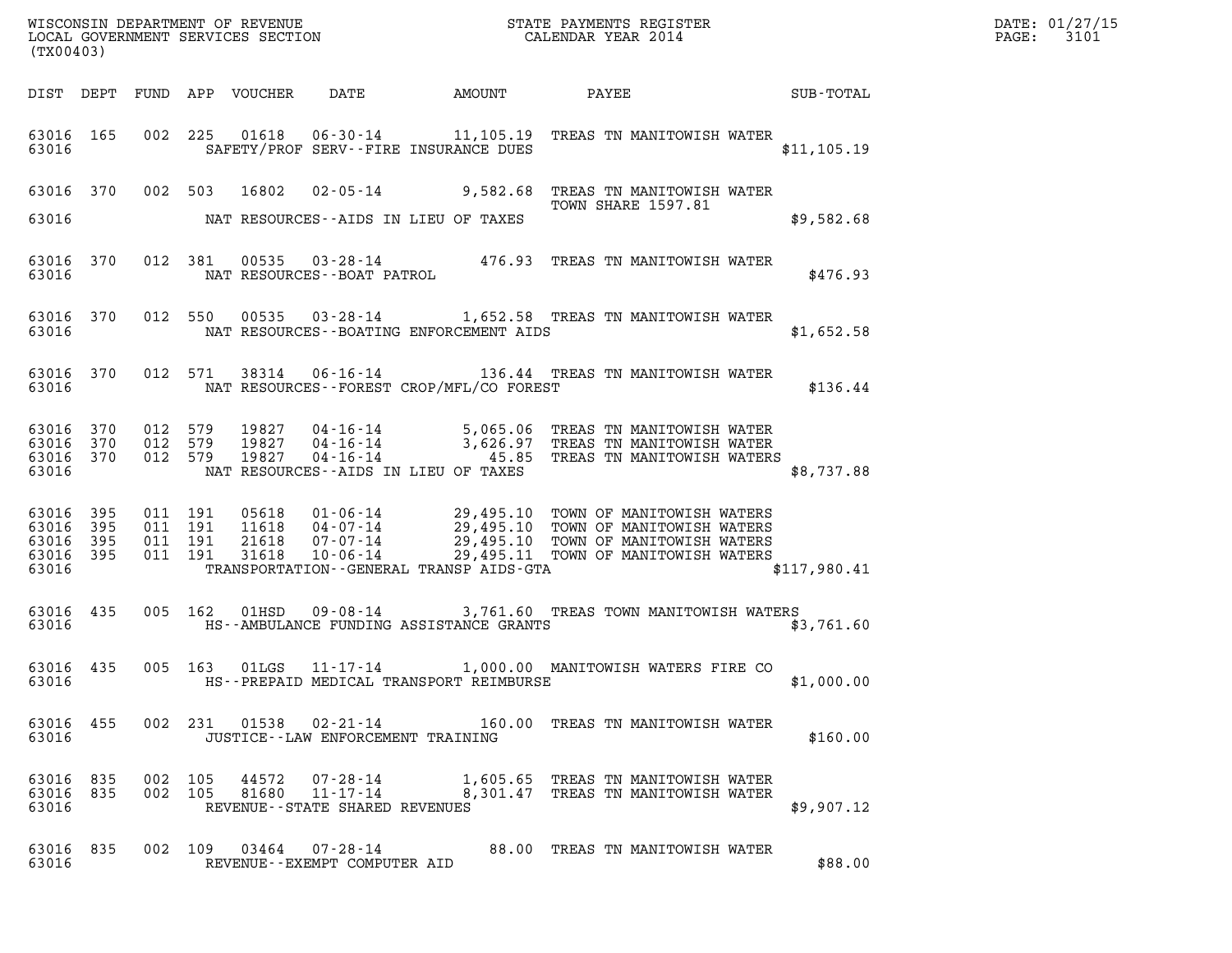|                | WISCONSIN DEPARTMENT OF REVENUE<br>LOCAL GOVERNMENT SERVICES SECTION<br>(TX00403) |      |     |         |                                                          |        | STATE PAYMENTS REGISTER<br>CALENDAR YEAR 2014 |              | PAGE: | DATE: 01/27/15<br>3102 |
|----------------|-----------------------------------------------------------------------------------|------|-----|---------|----------------------------------------------------------|--------|-----------------------------------------------|--------------|-------|------------------------|
| DIST           | DEPT                                                                              | FUND | APP | VOUCHER | DATE                                                     | AMOUNT | PAYEE                                         | SUB-TOTAL    |       |                        |
| 63016<br>63016 | 835                                                                               | 002  | 501 | 00003   | $02 - 03 - 14$<br>DOA-PAYMENT FOR MUNICIPAL SERVICES AID | 206.48 | TREAS TN MANITOWISH WATER                     | \$206.48     |       |                        |
| 63016          |                                                                                   |      |     |         | DISTRICT TOTAL APPROPRIATIONS                            |        |                                               | \$164,795.31 |       |                        |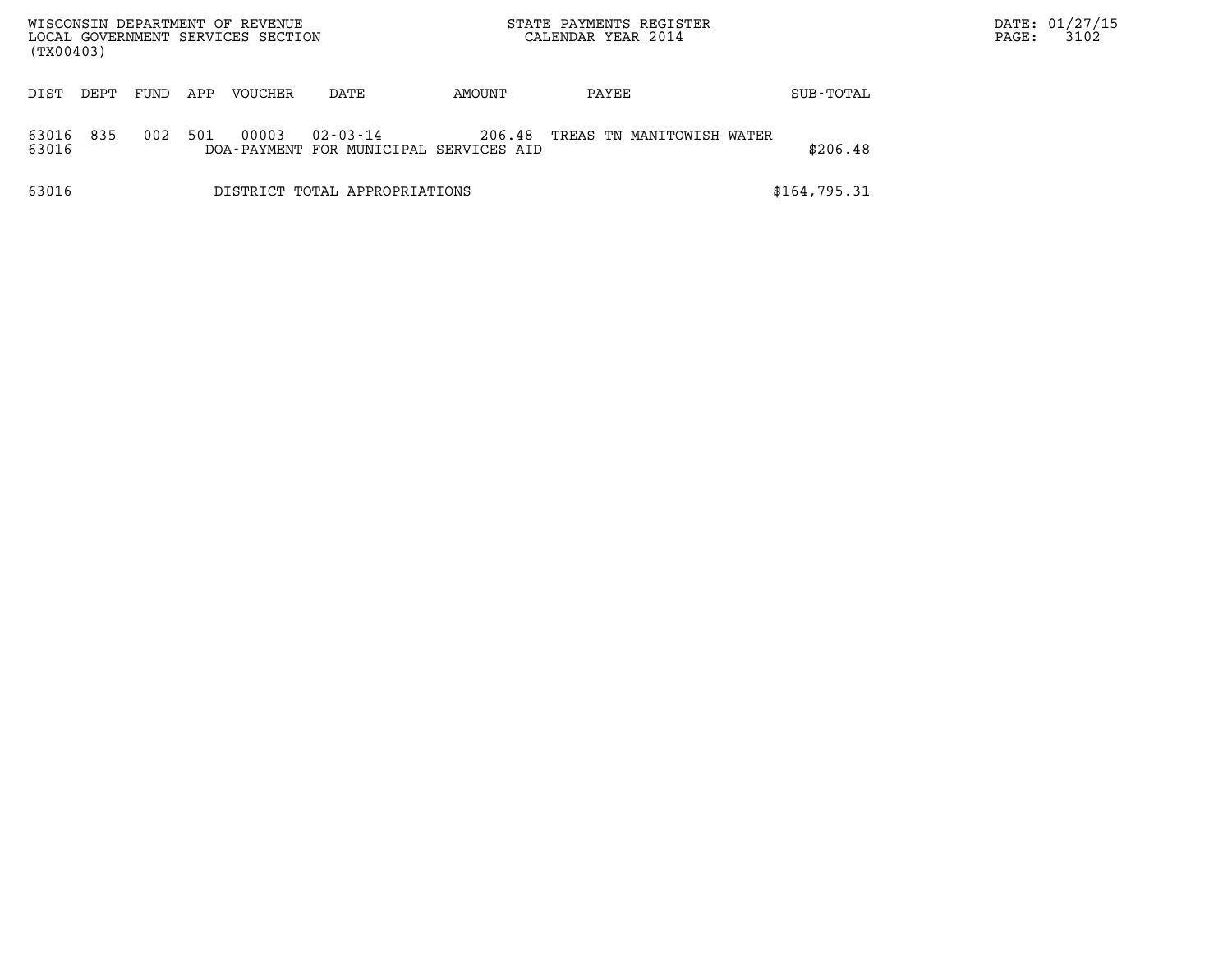| DATE: | 01/27/15 |
|-------|----------|
| PAGE: | 3103     |

| (TX00403)                                                    |                                                                           | %WISCONSIN DEPARTMENT OF REVENUE $$\tt STATE$ PAYMENTS REGISTER LOCAL GOVERNMENT SERVICES SECTION $$\tt CALENDAR$ YEAR 2014                                                                                                                         |                                                       |               | DATE: 01/27/15<br>PAGE: 3103 |
|--------------------------------------------------------------|---------------------------------------------------------------------------|-----------------------------------------------------------------------------------------------------------------------------------------------------------------------------------------------------------------------------------------------------|-------------------------------------------------------|---------------|------------------------------|
|                                                              |                                                                           |                                                                                                                                                                                                                                                     |                                                       |               |                              |
| 63018 165<br>63018                                           |                                                                           | 002 225 01619 06-30-14 9,667.62 TREAS TN PHELPS<br>SAFETY/PROF SERV--FIRE INSURANCE DUES                                                                                                                                                            |                                                       | \$9,667.62    |                              |
| 63018 370<br>63018 370<br>63018 370<br>63018                 |                                                                           | 000 001 01DNR 06-19-14 1,845.04 TREAS TOWN PHELPS<br>000 001 02DNR 09-11-14 613.53 TREAS TOWN PHELPS<br>000 001 03DNR 11-04-14 151.18 TREAS TOWN PHELPS<br>NAT RESOURCES-SEVERANCE/YIELD/WITHDRAWAL                                                 |                                                       | \$2,609.75    |                              |
| 63018                                                        |                                                                           | 63018 370 012 571 38315 06-16-14 483.98 TREAS TN PHELPS<br>63018 370 012 571 38315 06-16-14 5.37 TREAS TN PHELPS<br>NAT RESOURCES - - FOREST CROP/MFL/CO FOREST                                                                                     |                                                       | \$489.35      |                              |
| 63018 370<br>63018 370<br>63018                              |                                                                           | 012 579 19828 04-16-14 5.64 TREAS TN PHELPS<br>012 579 19828 04-16-14 62.19 TREAS TN PHELPS<br>NAT RESOURCES--AIDS IN LIEU OF TAXES                                                                                                                 |                                                       | \$67.83       |                              |
| 63018 370<br>63018                                           |                                                                           | 012 584 00149 10-02-14 26,965.03 TREAS TN PHELPS<br>NAT RESOURCES -- PMT IN LIEU OF TAXES                                                                                                                                                           |                                                       | \$26,965.03   |                              |
| 63018                                                        |                                                                           | 63018 370 012 678 02453 04-30-14 4,273.63 TREAS TN PHELPS<br>NAT RESOURCES - INVASIVE AQUATICE SPECIES                                                                                                                                              |                                                       | \$4,273.63    |                              |
| 63018 395<br>63018<br>395<br>63018 395<br>63018 395<br>63018 |                                                                           | 011 191 05619 01-06-14 54,089.35 TOWN OF PHELPS<br>011 191 11619 04-07-14 54,089.35 TOWN OF PHELPS<br>011 191 21619 07-07-14 54,089.35 TOWN OF PHELPS<br>011 191 31619 10-06-14 54,089.35 TOWN OF PHELPS<br>TRANSPORTATION--GENERAL TRANSP AIDS-GTA |                                                       | \$216, 357.40 |                              |
| 63018 435<br>63018                                           |                                                                           | 005 163 01LGS 11-17-14 2,000.00 PHELPS AREA EMS<br>HS--PREPAID MEDICAL TRANSPORT REIMBURSE                                                                                                                                                          |                                                       | \$2,000.00    |                              |
| 63018 835<br>63018 835<br>63018                              | 002 105<br>44573<br>002 105<br>81681<br>REVENUE - - STATE SHARED REVENUES | $07 - 28 - 14$<br>$11 - 17 - 14$                                                                                                                                                                                                                    | 4,635.82 TREAS TN PHELPS<br>24,527.53 TREAS TN PHELPS | \$29,163.35   |                              |
| 63018 835<br>63018                                           | 002 109 03465<br>REVENUE--EXEMPT COMPUTER AID                             | 07-28-14                                                                                                                                                                                                                                            | 144.00 TREAS TN PHELPS                                | \$144.00      |                              |
| 63018                                                        | DISTRICT TOTAL APPROPRIATIONS                                             |                                                                                                                                                                                                                                                     |                                                       | \$291,737.96  |                              |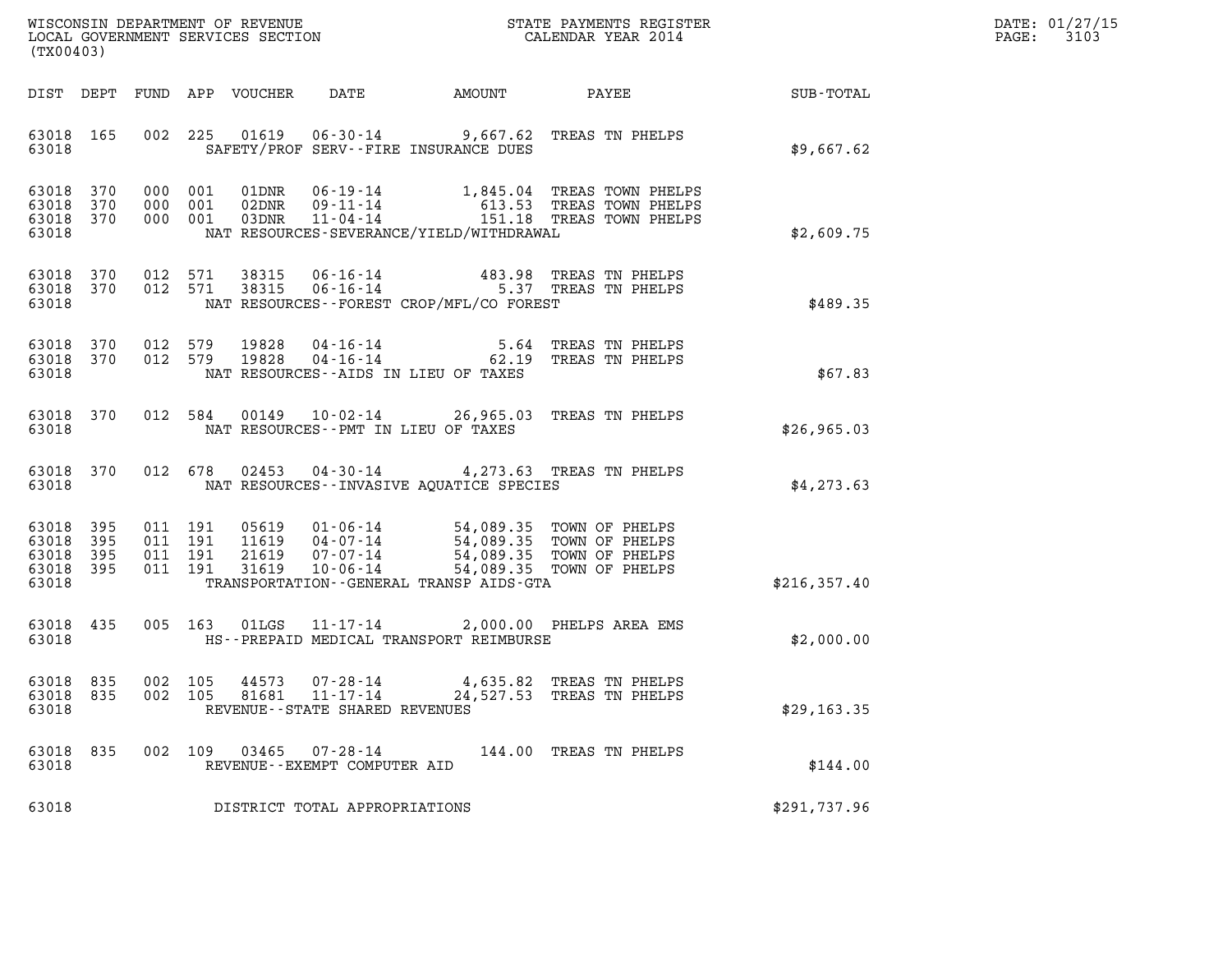| (TX00403)                                             |     |                    |                                  |                                                           |                                                                                          | DATE: 01/27/15<br>3104<br>$\mathtt{PAGE:}$                                                                                                                                                       |              |  |
|-------------------------------------------------------|-----|--------------------|----------------------------------|-----------------------------------------------------------|------------------------------------------------------------------------------------------|--------------------------------------------------------------------------------------------------------------------------------------------------------------------------------------------------|--------------|--|
|                                                       |     |                    | DIST DEPT FUND APP VOUCHER       | DATE                                                      | AMOUNT                                                                                   | <b>PAYEE</b>                                                                                                                                                                                     | SUB-TOTAL    |  |
| 63020 165<br>63020                                    |     |                    |                                  |                                                           | SAFETY/PROF SERV--FIRE INSURANCE DUES                                                    | 002 225 01620 06-30-14 5,750.26 TREAS TN PLUM LAKE                                                                                                                                               | \$5,750.26   |  |
| 63020 370<br>63020                                    |     |                    | 000 001                          |                                                           | NAT RESOURCES-SEVERANCE/YIELD/WITHDRAWAL                                                 | 01DNR  06-19-14   1,716.00 TREAS TOWN PLUM LAKE                                                                                                                                                  | \$1,716.00   |  |
| 63020                                                 |     |                    |                                  | NAT RESOURCES--AIDS IN LIEU OF TAXES                      |                                                                                          | 63020 370 002 503 16803 02-05-14 8,194.23 TREAS TN PLUM LAKE<br>TOWN SHARE 826.52                                                                                                                | \$8,194.23   |  |
| 63020 370<br>63020 370<br>63020                       |     |                    | 012 571<br>012 571               |                                                           | NAT RESOURCES - - FOREST CROP/MFL/CO FOREST                                              | 38316  06-16-14  604.09  TREAS TN PLUM LAKE<br>38316  06-16-14   1,696.92  TREAS TN PLUM LAKE                                                                                                    | \$2,301.01   |  |
| 63020 370<br>63020                                    |     | 012 579            | 63020 370 012 579 19829<br>19829 | NAT RESOURCES--AIDS IN LIEU OF TAXES                      |                                                                                          | 04-16-14 30,398.14 TREAS TN PLUM LAKE<br>04-16-14 35.20 TREAS TN PLUM LAKE                                                                                                                       | \$30,433.34  |  |
| 63020 370<br>63020 370<br>63020                       |     |                    |                                  |                                                           | NAT RESOURCES -- INVASIVE AQUATICE SPECIES                                               | 012 678 00830 10-07-14 11,600.00 TREAS TN PLUM LAKE 012 678 01375 01-14-14 4,000.00 TREAS TN PLUM LAKE                                                                                           | \$15,600.00  |  |
| 63020 395<br>63020<br>63020 395<br>63020 395<br>63020 | 395 | 011 191            | 011 191<br>011 191<br>011 191    |                                                           | TRANSPORTATION--GENERAL TRANSP AIDS-GTA                                                  | 05620  01-06-14  48,399.91  TOWN OF PLUM LAKE<br>11620  04-07-14  48,399.91  TOWN OF PLUM LAKE<br>21620  07-07-14  48,399.91  TOWN OF PLUM LAKE<br>31620  10-06-14  48,399.92  TOWN OF PLUM LAKE | \$193,599.65 |  |
| 63020 435<br>63020                                    |     |                    | 005 162 01HSD                    |                                                           | HS--AMBULANCE FUNDING ASSISTANCE GRANTS                                                  | 09-08-14 4,169.63 TREAS TOWN PLUM LAKE                                                                                                                                                           | \$4,169.63   |  |
| 63020 435<br>63020                                    |     |                    |                                  |                                                           | 005 163 01LGS 11-17-14 1,000.00 PLUM LAKE EMS<br>HS--PREPAID MEDICAL TRANSPORT REIMBURSE |                                                                                                                                                                                                  | \$1,000.00   |  |
| 63020 835<br>63020 835<br>63020                       |     | 002 105<br>002 105 | 44574<br>81682                   | $11 - 17 - 14$<br>REVENUE - - STATE SHARED REVENUES       |                                                                                          | 07-28-14 1,973.89 TREAS TN PLUM LAKE<br>10,274.42 TREAS TN PLUM LAKE                                                                                                                             | \$12, 248.31 |  |
| 63020 835<br>63020                                    |     |                    |                                  | 002 109 03466 07-28-14<br>REVENUE - - EXEMPT COMPUTER AID |                                                                                          | 19.00 TREAS TN PLUM LAKE                                                                                                                                                                         | \$19.00      |  |
| 63020 835                                             |     |                    | 002 501<br>00003                 | $02 - 03 - 14$                                            |                                                                                          | 308.63 TREAS TN PLUM LAKE                                                                                                                                                                        |              |  |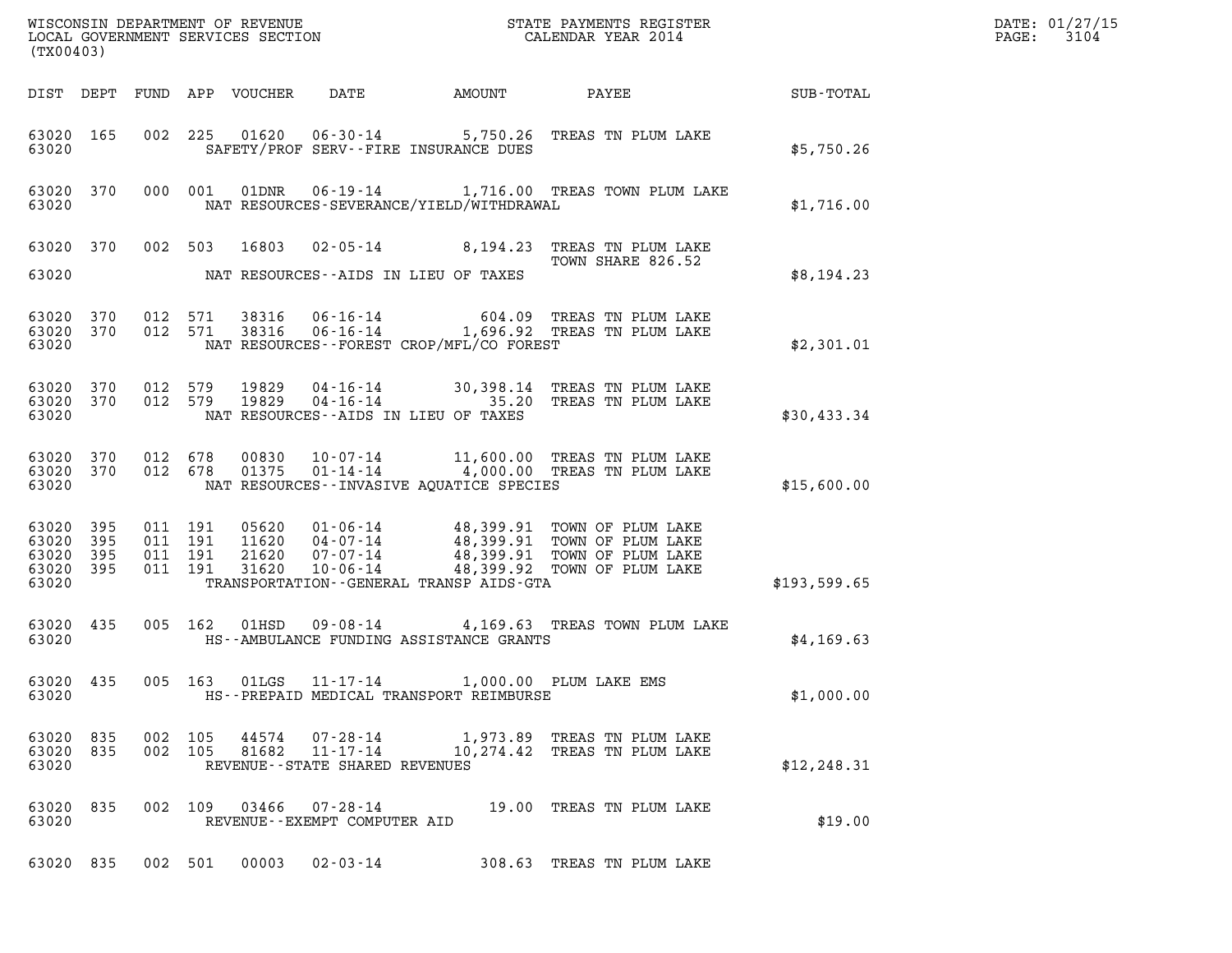| WISCONSIN DEPARTMENT OF REVENUE<br>LOCAL GOVERNMENT SERVICES SECTION<br>(TX00403) |      |      |     |         |                                        |        | STATE PAYMENTS REGISTER<br>CALENDAR YEAR 2014 |              | $\mathtt{PAGE}$ : | DATE: 01/27/15<br>3105 |
|-----------------------------------------------------------------------------------|------|------|-----|---------|----------------------------------------|--------|-----------------------------------------------|--------------|-------------------|------------------------|
| DIST                                                                              | DEPT | FUND | APP | VOUCHER | DATE                                   | AMOUNT | PAYEE                                         | SUB-TOTAL    |                   |                        |
| 63020                                                                             |      |      |     |         | DOA-PAYMENT FOR MUNICIPAL SERVICES AID |        |                                               | \$308.63     |                   |                        |
| 63020                                                                             |      |      |     |         | DISTRICT TOTAL APPROPRIATIONS          |        |                                               | \$275,340.06 |                   |                        |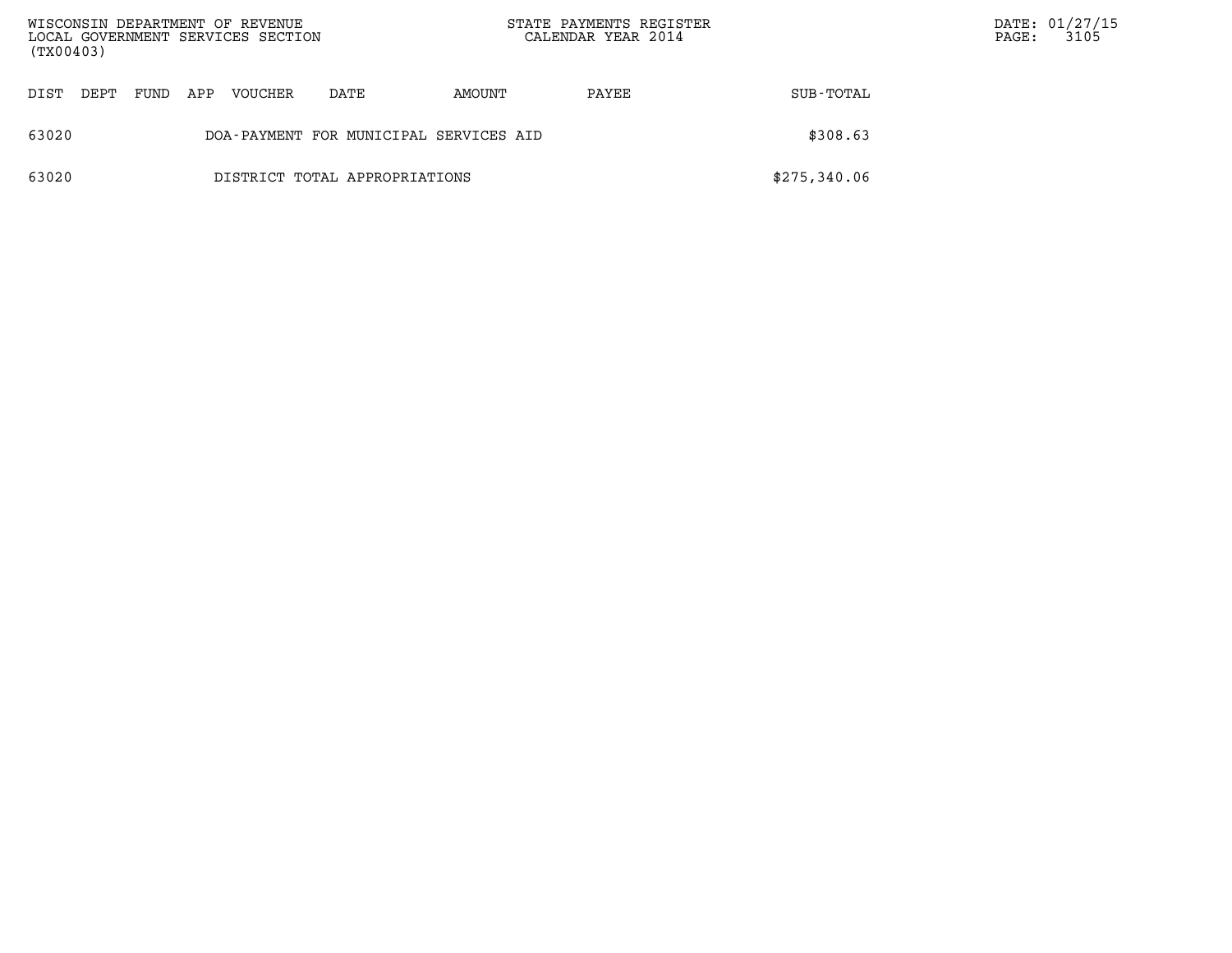| DATE: | 01/27/15 |
|-------|----------|
| PAGE: | 3106     |

| WISCONSIN DEPARTMENT OF REVENUE<br>LOCAL GOVERNMENT SERVICES SECTION<br>CALENDAR YEAR 2014<br>(TX00403) |           |                                                                          |  |       |                                    |                                                 |                                                                                                                                                                                                                                            |              | DATE: 01/27/15<br>PAGE: 3106 |
|---------------------------------------------------------------------------------------------------------|-----------|--------------------------------------------------------------------------|--|-------|------------------------------------|-------------------------------------------------|--------------------------------------------------------------------------------------------------------------------------------------------------------------------------------------------------------------------------------------------|--------------|------------------------------|
|                                                                                                         |           |                                                                          |  |       |                                    |                                                 | DIST DEPT FUND APP VOUCHER DATE AMOUNT PAYEE SUB-TOTAL                                                                                                                                                                                     |              |                              |
| 63022                                                                                                   |           |                                                                          |  |       |                                    | SAFETY/PROF SERV--FIRE INSURANCE DUES           | 63022 165 002 225 01621 06-30-14 11,248.94 TREAS TN PRESQUE ISLE                                                                                                                                                                           | \$11, 248.94 |                              |
| 63022                                                                                                   |           |                                                                          |  |       |                                    |                                                 | 63022 370 000 001 01DNR 06-19-14 7,686.09 TREAS TOWN PRESQUE ISLE<br>NAT RESOURCES-SEVERANCE/YIELD/WITHDRAWAL                                                                                                                              | \$7,686.09   |                              |
|                                                                                                         |           |                                                                          |  |       |                                    |                                                 | 63022 370 002 503 16804 02-05-14 11,062.98 TREAS TN PRESQUE ISLE<br>63022 370 002 503 16804 02-05-14 6,209.63 TREAS TN PRESQUE ISLE<br>TOWN SHARE 3704.46                                                                                  |              |                              |
|                                                                                                         |           |                                                                          |  |       |                                    | T<br>63022 MAT RESOURCES--AIDS IN LIEU OF TAXES |                                                                                                                                                                                                                                            | \$17,272.61  |                              |
|                                                                                                         |           |                                                                          |  |       |                                    | 63022 NAT RESOURCES--FOREST CROP/MFL/CO FOREST  | 63022 370 012 571 38317 06-16-14 782.24 TREAS TN PRESQUE ISLE                                                                                                                                                                              | \$782.24     |                              |
| 63022 370<br>63022 370<br>63022 370<br>63022 370<br>63022                                               | 63022 370 | 63022 370 012 579<br>012 579<br>012 579<br>012 579<br>012 579<br>012 579 |  |       |                                    | NAT RESOURCES--AIDS IN LIEU OF TAXES            | 19830  04-16-14  07 TREAS TN PRESQUE ISLE<br>19830  04-16-14  7,367.33 TREAS TN PRESQUE ISLE<br>19830  04-16-14  256.22 TREAS TN PRESQUE ISLE<br>19830  04-16-14  439.69 TREAS TN PRESQUE ISLE<br>19830  04-16-14  439.69 TREAS TN PRESQUE | \$8,149.92   |                              |
| 63022                                                                                                   |           |                                                                          |  |       |                                    | NAT RESOURCES--INVASIVE AQUATICE SPECIES        | 63022 370 012 678 00638 09-23-14 2,193.75 TREAS TN PRESQUE ISLE<br>63022 370 012 678 02750 05-27-14 26,022.47 TREAS TN PRESQUE ISLE                                                                                                        | \$28, 216.22 |                              |
| 63022                                                                                                   |           |                                                                          |  |       | NAT RESOURCES - - STEWARDSHIP 2000 |                                                 | 63022 370 095 512 02520 05-01-14 5,254.00 TREAS TN PRESQUE ISLE                                                                                                                                                                            | \$5,254.00   |                              |
| 63022 395<br>63022 395<br>63022 395<br>63022                                                            |           | 011 191<br>011 191<br>011 191                                            |  | 21621 | 07-07-14                           | TRANSPORTATION--GENERAL TRANSP AIDS-GTA         | 05621  01-06-14  32,411.27  TOWN OF PRESQUE ISLE<br>11621  04-07-14  32,411.27  TOWN OF PRESQUE ISLE<br>32,411.27 TOWN OF PRESQUE ISLE<br>63022 395 011 191 31621 10-06-14 32,411.27 TOWN OF PRESQUE ISLE                                  | \$129,645.08 |                              |
| 63022                                                                                                   | 63022 435 |                                                                          |  |       |                                    | HS--AMBULANCE FUNDING ASSISTANCE GRANTS         | 005 162 01HSD 09-08-14 3,835.01 TREAS TOWN PRESQUE ISLE                                                                                                                                                                                    | \$3,835.01   |                              |
| 63022                                                                                                   | 63022 435 |                                                                          |  |       |                                    | HS--PREPAID MEDICAL TRANSPORT REIMBURSE         | 005 163 01LGS 11-17-14 1,000.00 PRESQUE ISLE VOLUNTEER FIRE                                                                                                                                                                                | \$1,000.00   |                              |
| 63022 835<br>63022 835                                                                                  |           | 002 105<br>002 105                                                       |  |       |                                    |                                                 | 44575  07-28-14   1,970.00 TREAS TN PRESQUE ISLE<br>81683  11-17-14   10,161.07 TREAS TN PRESQUE ISLE                                                                                                                                      |              |                              |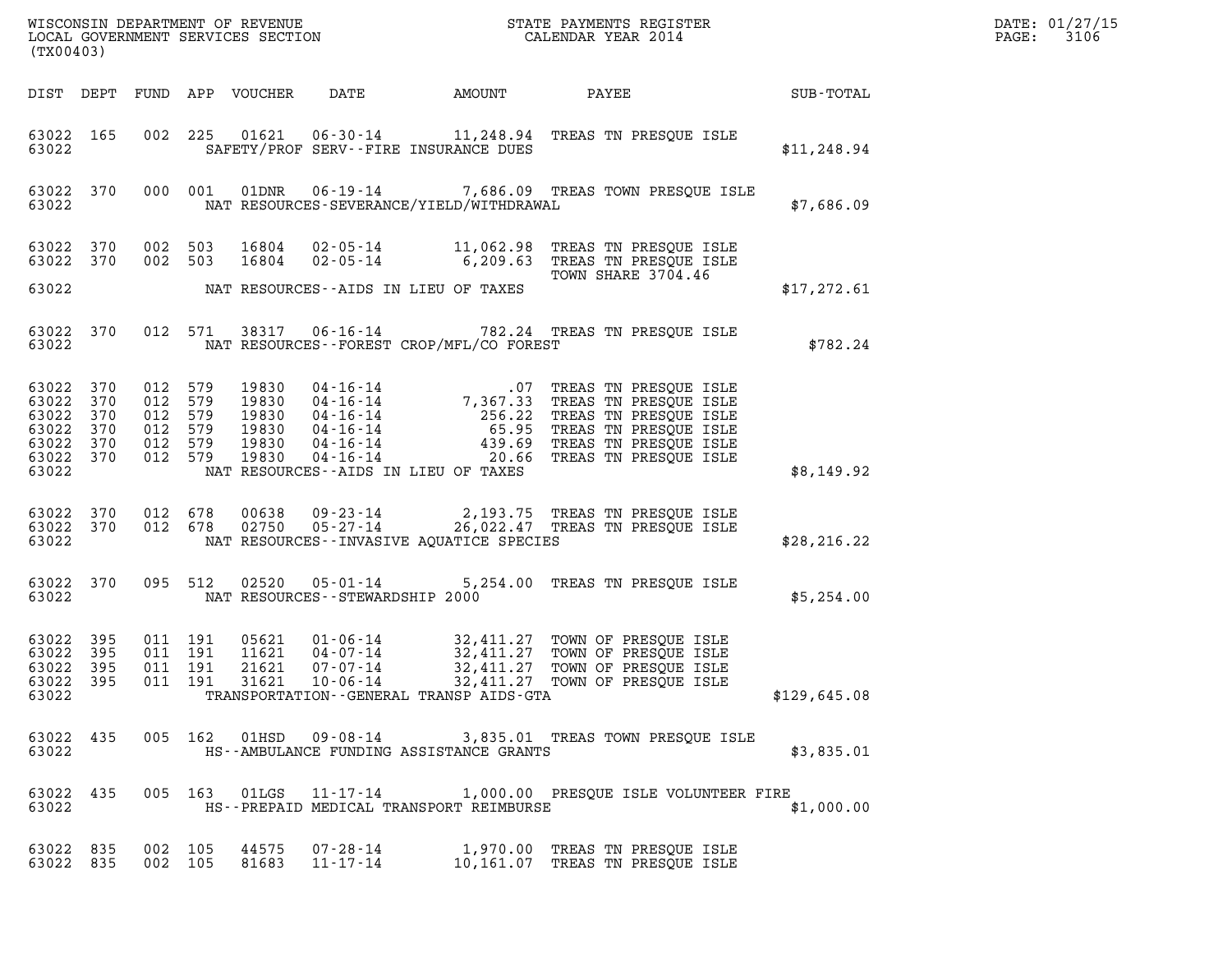| (TX00403)          |                                |      |     | WISCONSIN DEPARTMENT OF REVENUE<br>LOCAL GOVERNMENT SERVICES SECTION |                                                          | STATE PAYMENTS REGISTER<br>CALENDAR YEAR 2014 |                             |  |              |  | $\mathtt{PAGE}$ : | DATE: 01/27/15<br>3107 |
|--------------------|--------------------------------|------|-----|----------------------------------------------------------------------|----------------------------------------------------------|-----------------------------------------------|-----------------------------|--|--------------|--|-------------------|------------------------|
| DIST               | DEPT                           | FUND | APP | VOUCHER                                                              | DATE                                                     | AMOUNT                                        | PAYEE                       |  | SUB-TOTAL    |  |                   |                        |
| 63022              | REVENUE--STATE SHARED REVENUES |      |     |                                                                      |                                                          |                                               |                             |  | \$12,131.07  |  |                   |                        |
| 63022 835<br>63022 |                                | 002  | 109 | 03467                                                                | 07-28-14<br>REVENUE--EXEMPT COMPUTER AID                 | 74.00                                         | TREAS TN PRESOUE ISLE       |  | \$74.00      |  |                   |                        |
| 63022 835<br>63022 |                                | 002  | 501 | 00003                                                                | $02 - 03 - 14$<br>DOA-PAYMENT FOR MUNICIPAL SERVICES AID |                                               | 51.06 TREAS TN PRESQUE ISLE |  | \$51.06      |  |                   |                        |
| 63022              |                                |      |     |                                                                      | DISTRICT TOTAL APPROPRIATIONS                            |                                               |                             |  | \$225,346.24 |  |                   |                        |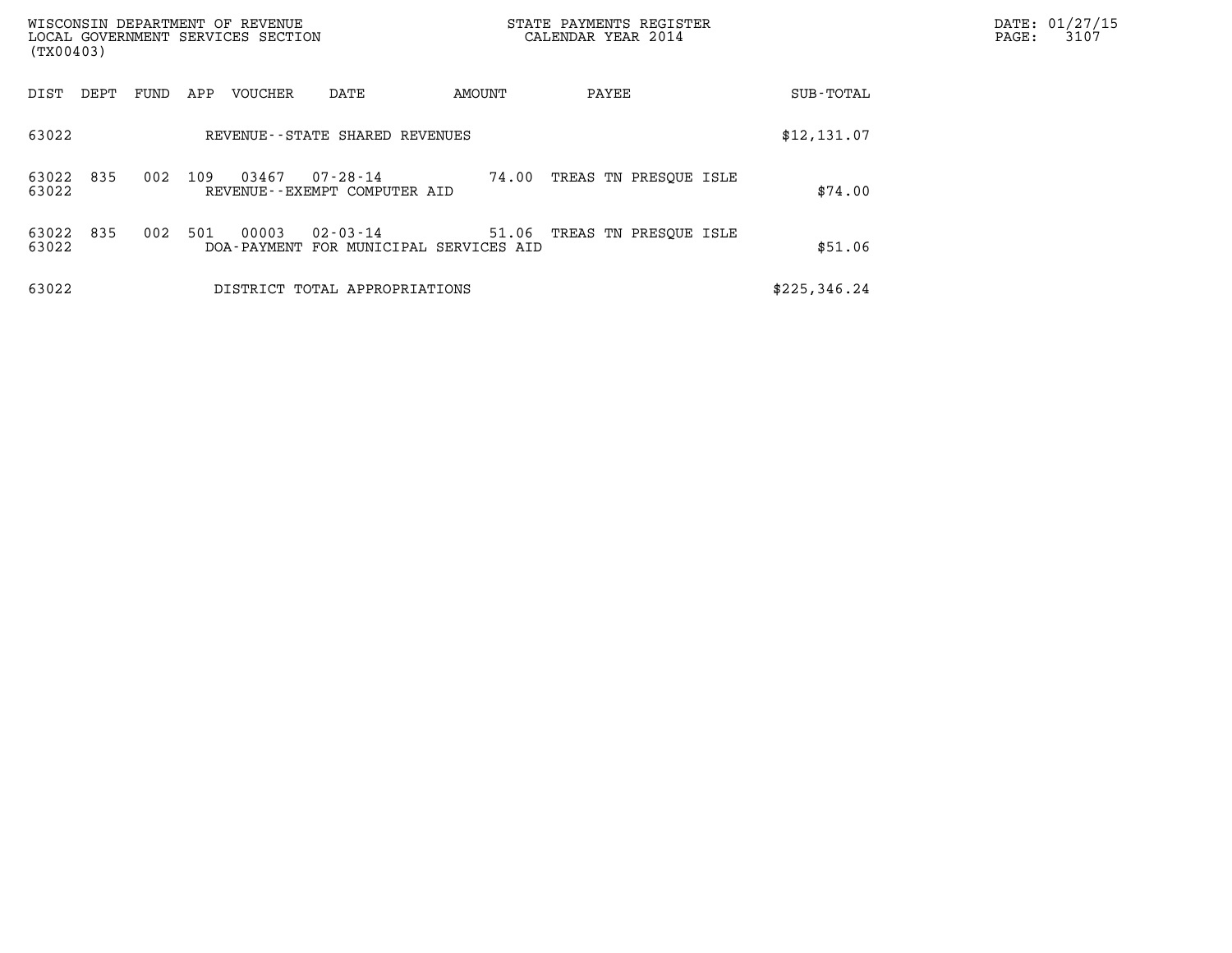| WISCONSIN DEPARTMENT OF REVENUE<br>LOCAL GOVERNMENT SERVICES SECTION<br>CALENDAR YEAR 2014<br>(TX00403) |                        |                               |  |                         |                                   |                                                |                                                                                                                                                                                                                                       |              | DATE: 01/27/15<br>PAGE: 3108 |
|---------------------------------------------------------------------------------------------------------|------------------------|-------------------------------|--|-------------------------|-----------------------------------|------------------------------------------------|---------------------------------------------------------------------------------------------------------------------------------------------------------------------------------------------------------------------------------------|--------------|------------------------------|
|                                                                                                         |                        |                               |  |                         |                                   | DIST DEPT FUND APP VOUCHER DATE AMOUNT PAYEE   | SUB-TOTAL                                                                                                                                                                                                                             |              |                              |
| 63024 165<br>63024                                                                                      |                        |                               |  |                         |                                   | SAFETY/PROF SERV--FIRE INSURANCE DUES          | 002 225 01622 06-30-14 15,417.88 TREAS TN SAINT GERMAIN                                                                                                                                                                               | \$15,417.88  |                              |
| 63024                                                                                                   | 63024 370              |                               |  |                         |                                   | NAT RESOURCES-SEVERANCE/YIELD/WITHDRAWAL       | 000 001 03DNR 11-04-14 290.29 TREAS TOWN SAINT GERMAIN                                                                                                                                                                                | \$290.29     |                              |
|                                                                                                         |                        |                               |  | 63024 370 002 503 16805 |                                   |                                                | 02-05-14 34,309.65 TREAS TN SAINT GERMAIN<br>TOWN SHARE 4345.40                                                                                                                                                                       |              |                              |
|                                                                                                         |                        |                               |  |                         |                                   | 63024 NAT RESOURCES--AIDS IN LIEU OF TAXES     |                                                                                                                                                                                                                                       | \$34,309.65  |                              |
|                                                                                                         |                        |                               |  |                         |                                   | 63024 NAT RESOURCES--FOREST CROP/MFL/CO FOREST | 63024 370 012 571 38318 06-16-14 343.08 TREAS TN SAINT GERMAIN                                                                                                                                                                        | \$343.08     |                              |
| 63024 370<br>63024 370                                                                                  |                        | 012 579<br>012 579            |  |                         |                                   |                                                | 19831  04-16-14   87 TREAS TN SAINT GERMAIN<br>19831  04-16-14   6,760.84 TREAS TN SAINT GERMAIN<br>19831  04-16-14   62.93 TREAS TN SAINT GERMAIN<br>19831  04-16-14   62.93 TREAS TN SAINT GERMAIN<br>19831  04-16-14   64.00 TREAS |              |                              |
| 63024 370<br>63024 370<br>63024 370                                                                     |                        | 012 579<br>012 579<br>012 579 |  |                         |                                   |                                                |                                                                                                                                                                                                                                       |              |                              |
| 63024                                                                                                   |                        |                               |  |                         |                                   | NAT RESOURCES--AIDS IN LIEU OF TAXES           |                                                                                                                                                                                                                                       | \$7,511.04   |                              |
| 63024 395                                                                                               |                        | 63024 395 011 191<br>011 191  |  |                         |                                   |                                                | 05622   01-06-14   45,213.82   TOWN OF SAINT GERMAIN<br>11622   04-07-14   45,213.82   TOWN OF SAINT GERMAIN<br>21622   07-07-14   45,213.82   TOWN OF SAINT GERMAIN<br>1622   10-06-14   45,213.85   TOWN OF SAINT GERMAIN           |              |                              |
| 63024                                                                                                   | 63024 395<br>63024 395 | 011 191<br>011 191            |  |                         |                                   | TRANSPORTATION--GENERAL TRANSP AIDS-GTA        |                                                                                                                                                                                                                                       | \$180,855.31 |                              |
|                                                                                                         | 63024 835              | 002 105                       |  | 44576                   |                                   |                                                | 07-28-14 2,717.62 TREAS TN SAINT GERMAIN                                                                                                                                                                                              |              |                              |
| 63024                                                                                                   | 63024 835              |                               |  | 002 105 81684           | REVENUE - - STATE SHARED REVENUES |                                                | 11-17-14 15,402.34 TREAS TN SAINT GERMAIN                                                                                                                                                                                             | \$18, 119.96 |                              |
| 63024                                                                                                   | 63024 835              |                               |  |                         | REVENUE--EXEMPT COMPUTER AID      |                                                | 002 109 03468 07-28-14 105.00 TREAS TN SAINT GERMAIN                                                                                                                                                                                  | \$105.00     |                              |
| 63024                                                                                                   |                        |                               |  |                         | DISTRICT TOTAL APPROPRIATIONS     |                                                |                                                                                                                                                                                                                                       | \$256,952.21 |                              |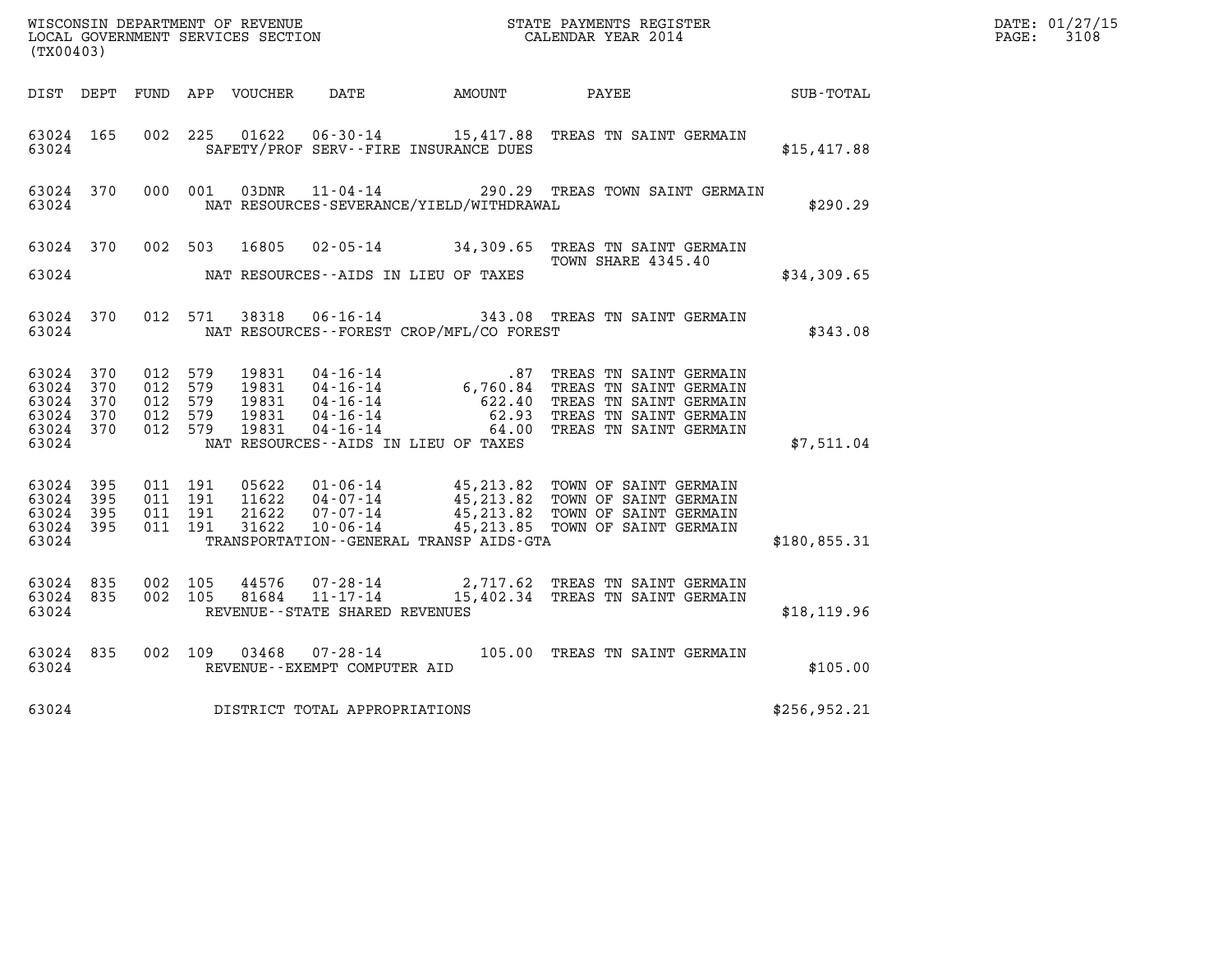| $\tt WISCONSIM DEPARTMENT OF REVENUE$ $\tt WISCONSIMENT$ SERVICES SECTION $\tt WISCONBINENT$ SERVICES SECTION $\tt CALENDAR$ YEAR 2014<br>(TX00403) |                        |                                        |         |                |                                   |                                           |                                                                                                                                                                                                      |              | DATE: 01/27/15<br>$\mathtt{PAGE}$ :<br>3109 |
|-----------------------------------------------------------------------------------------------------------------------------------------------------|------------------------|----------------------------------------|---------|----------------|-----------------------------------|-------------------------------------------|------------------------------------------------------------------------------------------------------------------------------------------------------------------------------------------------------|--------------|---------------------------------------------|
|                                                                                                                                                     |                        |                                        |         |                |                                   |                                           | DIST DEPT FUND APP VOUCHER DATE AMOUNT PAYEE TOTAL                                                                                                                                                   |              |                                             |
| 63026                                                                                                                                               | 63026 165              |                                        |         |                |                                   | SAFETY/PROF SERV--FIRE INSURANCE DUES     | 002 225 01623 06-30-14 13,189.66 TREAS TN WASHINGTON                                                                                                                                                 | \$13,189.66  |                                             |
| 63026                                                                                                                                               |                        |                                        |         |                |                                   | NAT RESOURCES-SEVERANCE/YIELD/WITHDRAWAL  | 63026 370 000 001 02DNR 09-11-14 553.87 TREAS TOWN WASHINGTON                                                                                                                                        | \$553.87     |                                             |
| 63026                                                                                                                                               |                        | 63026 370 012 571<br>63026 370 012 571 |         |                |                                   | NAT RESOURCES--FOREST CROP/MFL/CO FOREST  | 38319  06-16-14  22.34 TREAS TN WASHINGTON<br>38319  06-16-14  325.69 TREAS TN WASHINGTON                                                                                                            | \$348.03     |                                             |
| 63026 370<br>63026                                                                                                                                  |                        | 63026 370 012 579<br>012 579           |         | 19832<br>19832 |                                   | NAT RESOURCES--AIDS IN LIEU OF TAXES      | 04-16-14 2.73 TREAS TN WASHINGTON<br>04-16-14 123.75 TREAS TN WASHINGTON                                                                                                                             | \$126.48     |                                             |
| 63026                                                                                                                                               |                        |                                        |         |                |                                   | NAT RESOURCES -- PMT IN LIEU OF TAXES     | 63026 370 012 584 00150 09-30-14 6,013.40 TREAS TN WASHINGTON                                                                                                                                        | \$6,013.40   |                                             |
| 63026 370<br>63026                                                                                                                                  | 63026 370<br>63026 370 | 012 663<br>012 663<br>012 663          |         | 01188          |                                   | NAT RESOURCES - - LAKES MANAGEMENT GRANTS | 01188   12-02-14   11,979.38 TREAS TN WASHINGTON<br>02513   04-30-14   4,019.11 TREAS TN WASHINGTON<br>02778   05-23-14   4,536.89 TREAS TN WASHINGTON                                               | \$20,535.38  |                                             |
| 63026 395<br>63026 395<br>63026 395<br>63026                                                                                                        | 63026 395              | 011 191<br>011 191<br>011 191          | 011 191 |                |                                   | TRANSPORTATION--GENERAL TRANSP AIDS-GTA   | 05623  01-06-14  38,481.76  TOWN OF WASHINGTON<br>11623  04-07-14  38,481.76  TOWN OF WASHINGTON<br>21623  07-07-14  38,481.76  TOWN OF WASHINGTON<br>31623  10-06-14  38,481.79  TOWN OF WASHINGTON | \$153,927.07 |                                             |
| 63026 835<br>63026                                                                                                                                  |                        | 63026 835 002 105<br>002 105           |         |                | REVENUE - - STATE SHARED REVENUES |                                           | $44577$ 07-28-14  2,399.86 TREAS TN WASHINGTON<br>81685  11-17-14  13,599.19 TREAS TN WASHINGTON                                                                                                     | \$15,999.05  |                                             |
| 63026                                                                                                                                               | 63026 835              |                                        |         |                | REVENUE--EXEMPT COMPUTER AID      |                                           | 002 109 03469 07-28-14 35.00 TREAS TN WASHINGTON                                                                                                                                                     | \$35.00      |                                             |
| 63026                                                                                                                                               |                        |                                        |         |                | DISTRICT TOTAL APPROPRIATIONS     |                                           |                                                                                                                                                                                                      | \$210,727.94 |                                             |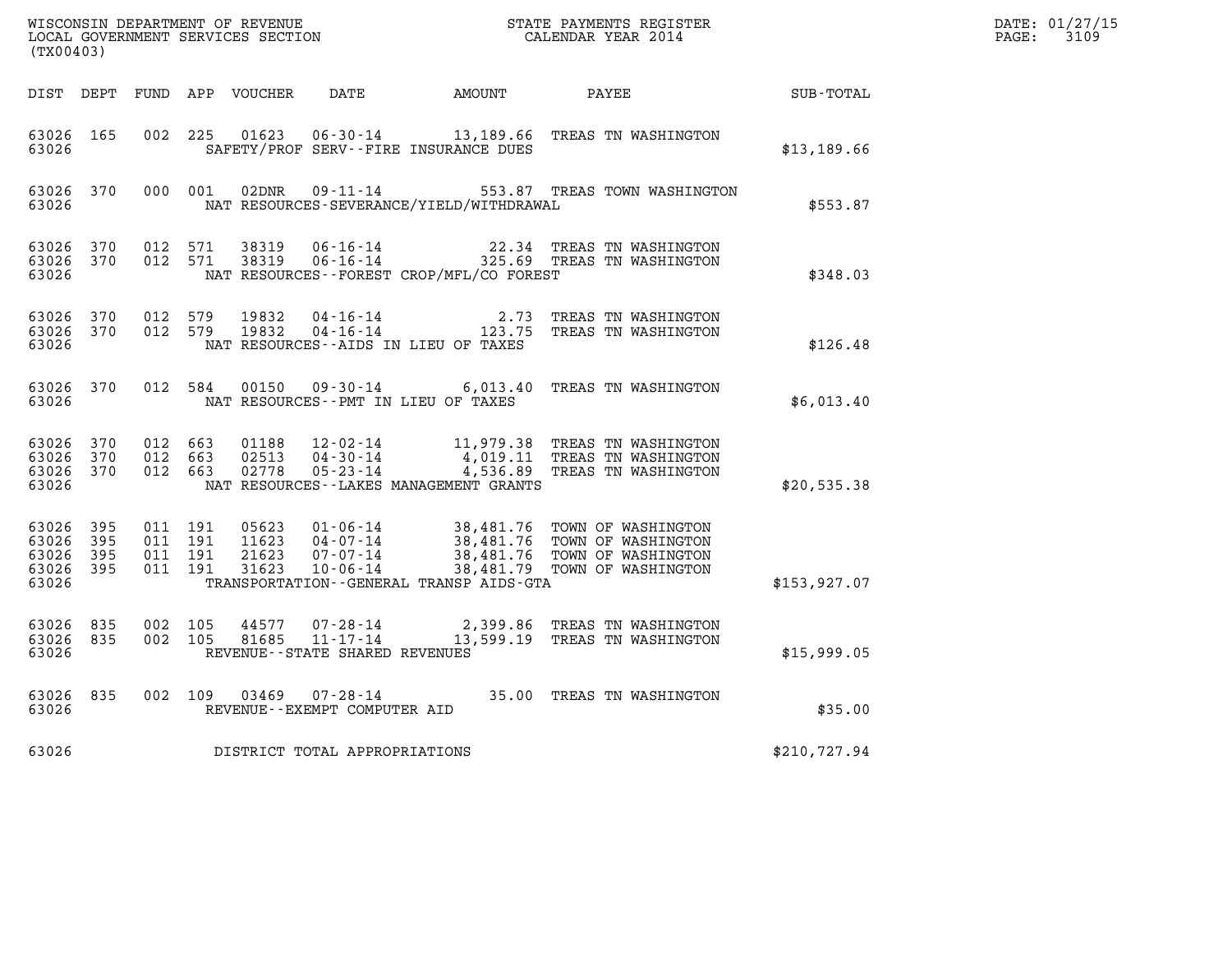| (TX00403)                                |                  |                                          |         |  |                                   |                                              |                                                                                                                                                                                                       |               | DATE: 01/27/15<br>$\mathtt{PAGE:}$<br>3110 |
|------------------------------------------|------------------|------------------------------------------|---------|--|-----------------------------------|----------------------------------------------|-------------------------------------------------------------------------------------------------------------------------------------------------------------------------------------------------------|---------------|--------------------------------------------|
|                                          |                  |                                          |         |  |                                   |                                              | DIST DEPT FUND APP VOUCHER DATE AMOUNT PAYEE SUB-TOTAL                                                                                                                                                |               |                                            |
| 63028 165<br>63028                       |                  |                                          |         |  |                                   | SAFETY/PROF SERV--FIRE INSURANCE DUES        | 002 225 01624 06-30-14 6,127.62 TREAS TN WINCHESTER                                                                                                                                                   | \$6,127.62    |                                            |
| 63028                                    | 63028 370        | 000 001                                  |         |  |                                   | NAT RESOURCES-SEVERANCE/YIELD/WITHDRAWAL     | 02DNR  09-11-14  269.95 TREAS TOWN WINCHESTER                                                                                                                                                         | \$269.95      |                                            |
| 63028 370<br>63028 370                   |                  | 002 503                                  | 002 503 |  |                                   |                                              | 16693  01-30-14  1,005.65  TREAS TN WINCHESTER<br>16693 01-30-14 10,514.41 TREAS TN WINCHESTER<br><b>TOWN SHARE 3359.91</b>                                                                           |               |                                            |
| 63028                                    |                  |                                          |         |  |                                   | NAT RESOURCES--AIDS IN LIEU OF TAXES         |                                                                                                                                                                                                       | \$11,520.06   |                                            |
| 63028                                    | 63028 370        |                                          |         |  |                                   | NAT RESOURCES - - FOREST CROP/MFL/CO FOREST  | 012 571 38320 06-16-14 1,438.37 TREAS TN WINCHESTER                                                                                                                                                   | \$1,438.37    |                                            |
| 63028                                    | 63028 370        | 63028 370 012 579                        |         |  |                                   | NAT RESOURCES--AIDS IN LIEU OF TAXES         | 012 579 19833 04-16-14 4,047.54 TREAS TN WINCHESTER<br>012 579 19833 04-16-14 324.20 TREAS TN WINCHESTER                                                                                              | \$4,371.74    |                                            |
| 63028 395<br>63028<br>63028 395<br>63028 | 395<br>63028 395 | 011 191<br>011 191<br>011 191<br>011 191 |         |  |                                   | TRANSPORTATION - - GENERAL TRANSP AIDS - GTA | 05624  01-06-14  22,953.57 TOWN OF WINCHESTER<br>11624  04-07-14  22,953.57 TOWN OF WINCHESTER<br>21624  07-07-14  22,953.57 TOWN OF WINCHESTER<br>31624  10-06-14  22,953.58 TOWN OF WINCHESTER      | \$91,814.29   |                                            |
|                                          |                  |                                          |         |  |                                   |                                              |                                                                                                                                                                                                       |               |                                            |
| 63028 435<br>63028                       |                  |                                          |         |  |                                   | HS--AMBULANCE FUNDING ASSISTANCE GRANTS      | 005 162 01HSD 09-08-14 3,978.44 TREAS TOWN WINCHESTER                                                                                                                                                 | \$3,978.44    |                                            |
| 63028 835<br>63028 835<br>63028          |                  | 002 105<br>002 105                       |         |  | REVENUE - - STATE SHARED REVENUES |                                              | $\begin{array}{cccc} 44578 & 07\texttt{-}28\texttt{-}14 & 878.99 & \texttt{TREAS TN WINCHESTER} \\ 81686 & 11\texttt{-}17\texttt{-}14 & 4\texttt{,}980.91 & \texttt{TREAS TN WINCHESTER} \end{array}$ | \$5,859.90    |                                            |
| 63028                                    | 63028 835        |                                          |         |  | REVENUE--EXEMPT COMPUTER AID      |                                              | 002 109 03470 07-28-14 44.00 TREAS TN WINCHESTER                                                                                                                                                      | \$44.00       |                                            |
| 63028                                    |                  |                                          |         |  | DISTRICT TOTAL APPROPRIATIONS     |                                              |                                                                                                                                                                                                       | \$125, 424.37 |                                            |